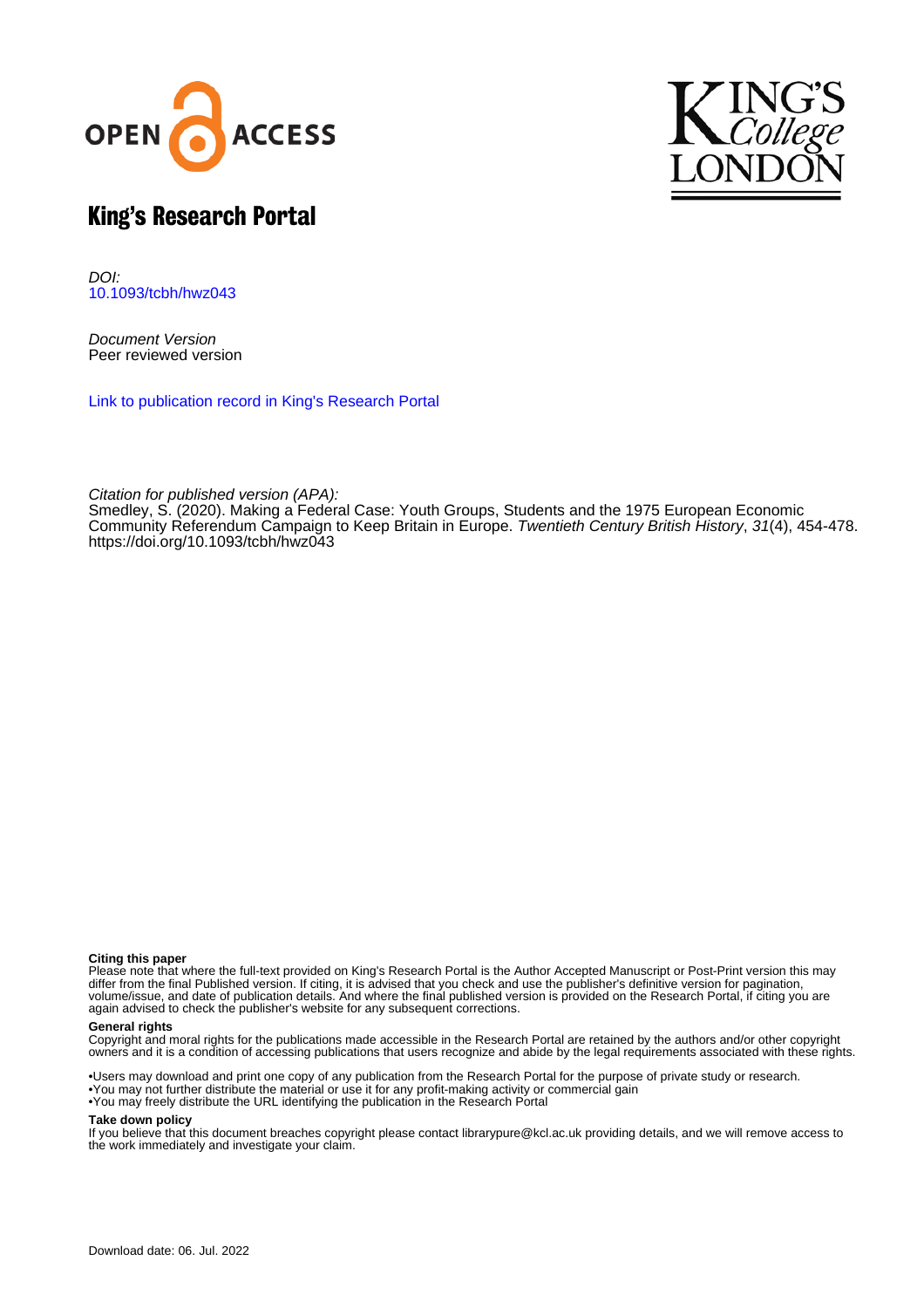**Making a Federal Case: Youth Groups, Students and the 1975 European Economic Community Referendum Campaign to Keep Britain in Europe.**

#### **Stuart Smedley, King's College London**

#### **Abstract**

To persuade the electorate to vote 'Yes' in the June 1975 referendum on the United Kingdom's membership of the European Economic Community, Britain in Europe, the pro-European campaign organisation, adopted a pragmatic approach, focusing on the economic benefits of membership and warning about the potentially grave consequences of withdrawal. Importantly, they avoided discussing proposed future advances in European integration. However, this theme was of importance to pro-European youth and student campaign groups – the subject of this paper. Through a detailed analysis of their campaign literature, this article further transforms understanding of the 1975 referendum and, especially, the nature of the 'Yes' campaign by demonstrating how radical youth groups' arguments for continued membership were. It argues that young activists yearned to discuss sovereignty and deeper integration in great detail as they offered idealistic visions for how the EEC could develop and benefit Britain. The article also advances knowledge of youth politics in the turbulent 1970s. Greater light is shone on the frustration pro-European youth groups felt towards the main Britain in Europe campaign. Meanwhile, it serves as a case study on the extent to which the perspectives of party-political youth groups and their superiors differed on a specific, highly salient policy issue.

**Key words:** Britain and Europe, 1975 EEC referendum, European integration, Student politics, Youth politics

1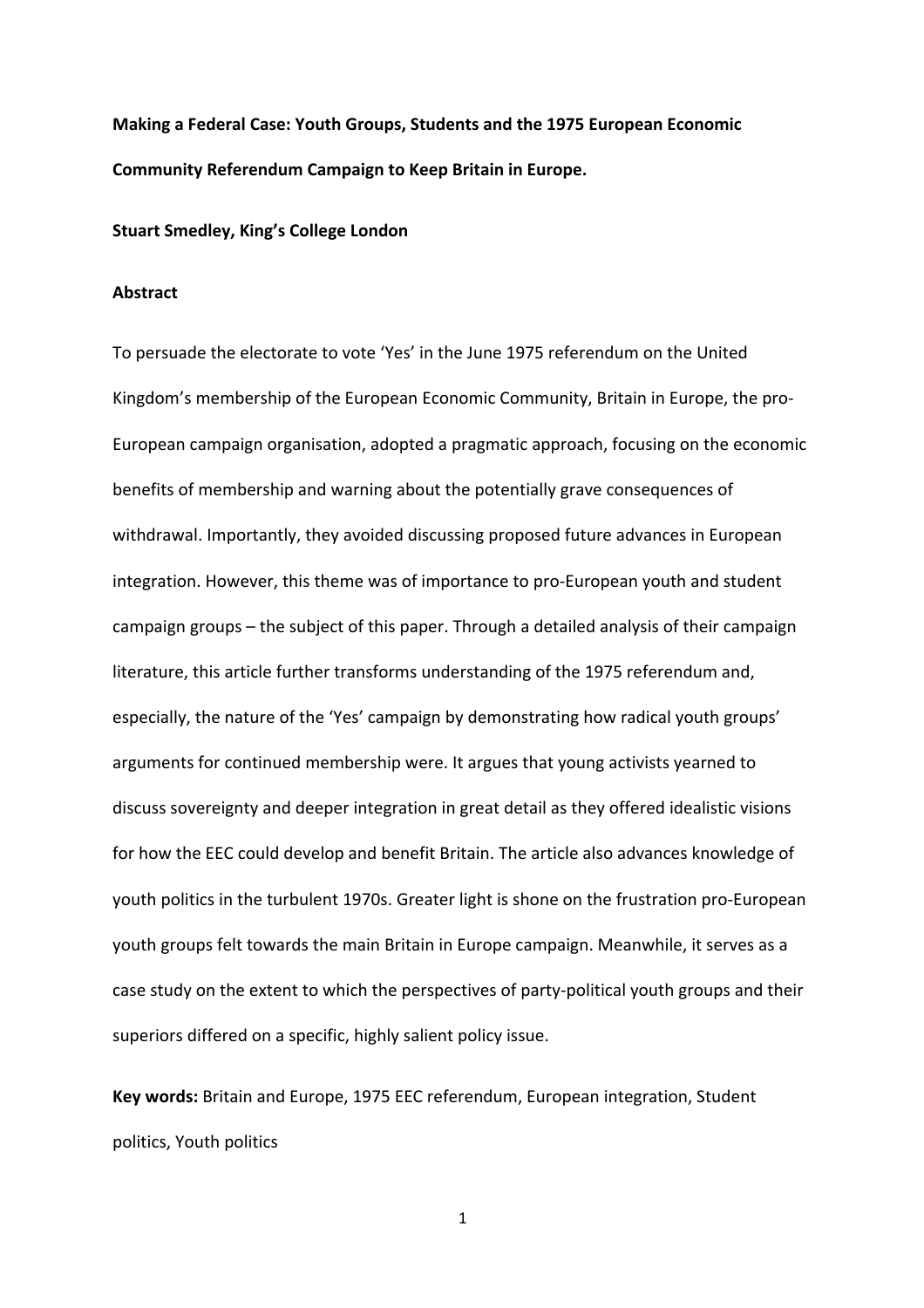## **Introduction**

For decades the historical record of the June 1975 referendum on the United Kingdom's membership of the European Economic Community (EEC) was largely limited to a trio of books published in the vote's immediate aftermath. These were thorough in their examination of the decision to hold the first nationwide plebiscite in the UK's history, the referendum campaign and its outcome – a vote in favour of continued membership by a two-thirds majority.<sup>1</sup> However, they were unable to draw upon official papers belonging to the two main campaign organisations – Britain in Europe (BIE) and the anti-Common Market National Referendum Campaign (NRC) – as well as the government's Referendum Steering Group. Finally helping to fill that significant gap forty-three years on was Robert Saunders's comprehensive account of the 1975 vote. $<sup>2</sup>$  His book, published two years after the June</sup> 2016 referendum which saw the UK electorate narrowly vote in favour of leaving the European Union, was a timely addition to the literature. Utilising an extensive assortment of archival sources, Saunders, as he describes his efforts, 'uses the referendum as a window into the political and social history of the 1970s'. <sup>3</sup> His work brings to life one of the most significant milestones in the history of Britain's relationship with Europe, detailing not only the arguments and activities of the politicians campaigning on either side, but also the views

<sup>1</sup> See David Butler and Uwe Kitzinger, *The 1975 Referendum,* (Basingstoke, 1976); Anthony King, *Britain Says Yes: The 1975 Referendum on the Common Market* (Washington DC, 1977); and Philip Goodhart, *Full-Hearted*  Consent: The Story of the Referendum Campaign and the Campaign for the Referendum (London, 1976). Relying primarily on interview data, Butler and Kitzinger's work analyses the campaigns, as well as reviewing broadcasting, newspapers and opinion polls. King, a social scientist, concentrates largely upon similar themes, while Goodhart, a then-Conservative Member of Parliament, provides a Westminster insider's account of the referendum.

<sup>&</sup>lt;sup>2</sup> Robert Saunders, *Yes to Europe! The 1975 Referendum and Seventies Britain* (Cambridge, 2018).

<sup>3</sup> Saunders, *Yes to Europe!*, 23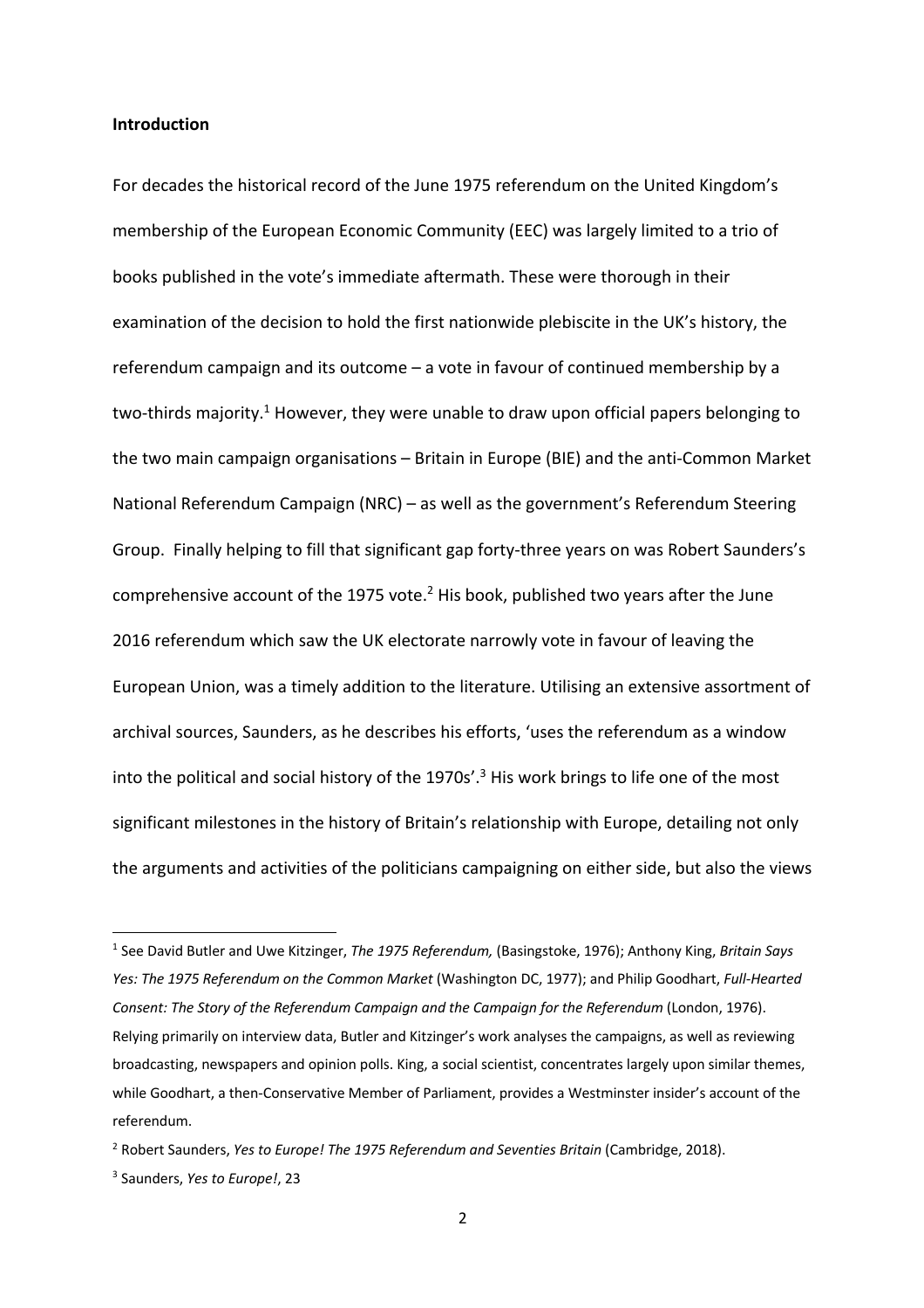of a diverse range of actors, including women, employers, trade unionists, religious organisations and regional political parties.

However, one fascinating group of the electorate – pro-European student and youth groups – have still not received significant scholarly attention. In their account of the referendum David Butler and Uwe Kitzinger describe them in passing as possessing a uniquely 'federalist zeal'.<sup>4</sup> Saunders, meanwhile, notes their 'energy and humour' and the feelings of frustration they felt towards the 'uninspiring tone' and risk-averse nature of BIE*'s*  main campaign.<sup>5</sup> He also provides brief descriptions of some of their eye-catching campaign activities.<sup>6</sup> Yet absent from both is a thorough examination of the arguments youth groups put forward as to why Britain should remain a member of the EEC. Butler and Kitzinger's remark alone begs the question as to just how radical their ideas were. Furthermore, a large amount of archival material is available to investigate their views.

By reviewing such material, this article presents a detailed analysis of the contributions of pro-European youth groups to the 1975 referendum debate. The first of five sections scrutinises cross-party youth organisations, describing their campaign activities and comparing their optimistic justifications for why Britain should continue with its membership of the EEC with the transactional, at times fear-inducing perspective offered by the main BIE campaign. Next, Conservative youth organisations' literature, which stuck largely to the party line, is assessed. The subsequent two sections review material produced by groups belonging to the Labour and Liberal parties, whose publications, in contrast to

<sup>4</sup> Butler and Kitzinger, *The 1975 Referendum*, 82.

<sup>5</sup> Saunders, *Yes to Europe!*, 108-10.

<sup>6</sup> Saunders, *Yes to Europe!*, 127-8.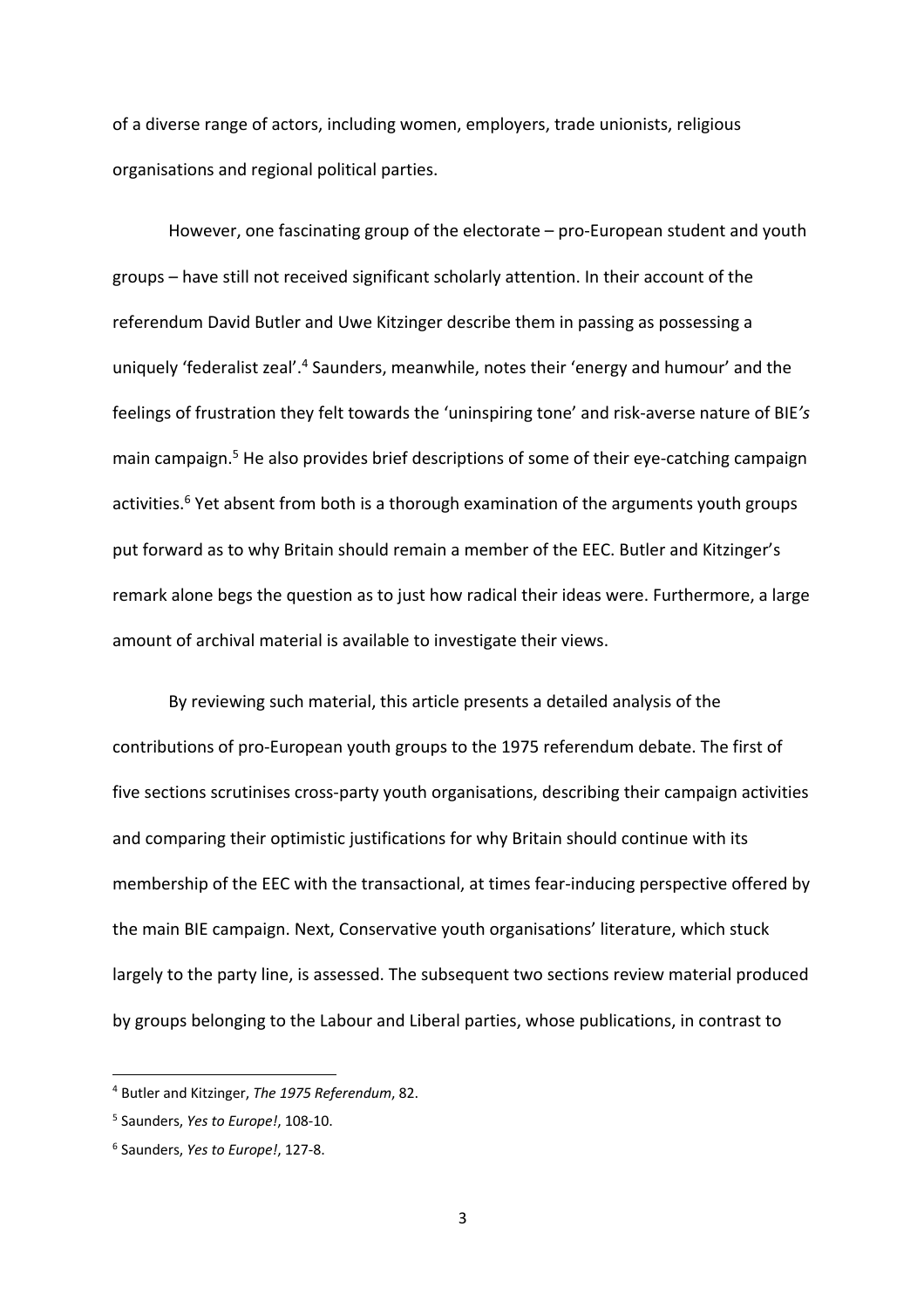Conservative youth groups, were far more radical in tone and willing to challenge the arguments put forward by the senior parties. The final section analyses *The Federalist,* a magazine produced by members of BIE's Youth Steering Group, whose views of the EEC and what it could become were remarkable.

Through this analysis, the article further transforms understanding of the 1975 referendum, building on Saunders's recent work. It demonstrates that there were groups in favour of membership who yearned to discuss sovereignty and European integration in great depth. The often idealistic arguments that the various student and youth organisations made were striking in content and tone too. Though seeing European integration as a means to serve differing ends, those fighting for Britain to retain its place as a member of 'The Nine' all sought to put forward the case for establishing deeper ties with the Community. Meanwhile, they possessed a desire to present ideas about the future direction of integration that their cautious superiors lacked. Furthermore, in certain cases, their arguments were rather prescient, foretelling advances in integration. More broadly, reviewing their contributions sheds further light on the less widely researched field of youth politics in the 1970s, enhancing knowledge of the relationship between party-political youth groups and their elders, while also showcasing youth perspectives on a specific, highly salient policy issue.<sup>7</sup>

 $7$  Despite the notoriety certain youth campaign groups attained in this period, they have received little academic attention. In the 1970s Zig Layton-Henry published contemporary accounts charting the history of the Conservative and Labour parties' youth organisations. See Zig Layton-Henry, 'The Young Conservatives, 1945-1970', *Journal of Contemporary History*, 8 (1973) and Zig Layton-Henry, 'Labour's Lost Youth', *Journal of Contemporary History*, 11 (1976).

In more recent decades, there has been some interest in the Young Conservative movement and Labour's various youth groups. See John Holroyd-Doveton, *Young Conservatives: A History of the Young Conservative*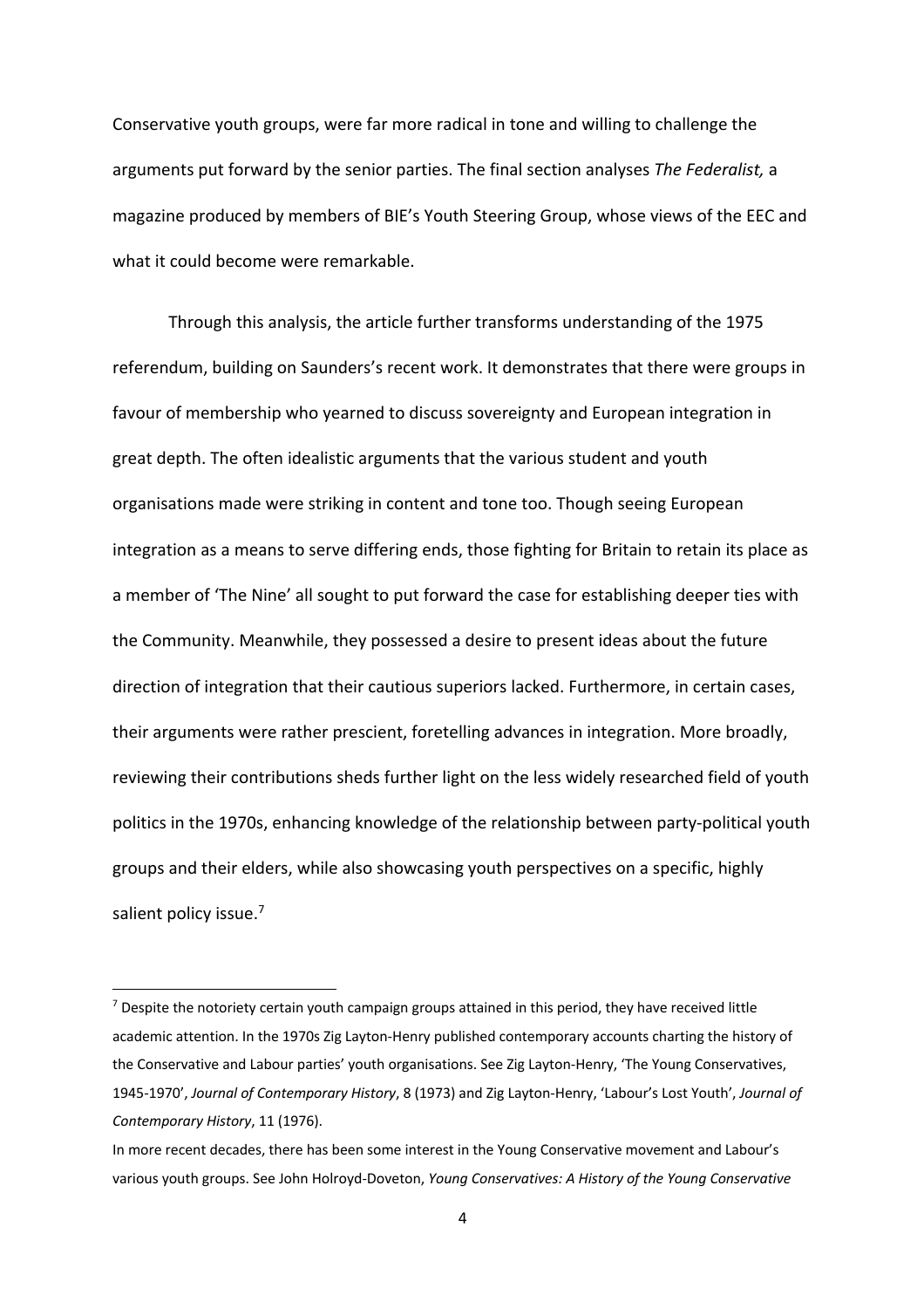Overall, by going beyond the main Britain in Europe campaign literature and analysing that of pro-European youth organisations, it become clears that a passionately argued, federalist case for EEC membership was made. However, young activists' arguments gained little traction in the face of BIE's smothering, risk-averse approach.

#### **Cross-party youth groups**

The cross-party nature of the main Britain in Europe campaign was very effective, with leading politicians from the Labour, Conservative and Liberal parties working cohesively with one another.<sup>8</sup> Yet despite this, the arguments they made to persuade the electorate to vote 'Yes' were rather uninspiring. In contrast, youth campaigners from across the political spectrum proved harder to bring together. Nevertheless, the material they published, while touching on many similar themes to that of the senior BIE campaign, was much more optimistic in tone and hinted at the radical, idealistic views many young pro-European activists held.

*Movement* (Bishop Auckland, 1996) and Michelle Webb, *The Labour League of Youth: An Account of the Failure of the Labour Party to Sustain a Successful Youth Organisation* (Lewiston, New York, 2010). Meanwhile, Catherine Ellis provides an account of Young Conservative opinions on a particular policy area. See Catherine Ellis, 'No Hammock for the Idle: The Conservative Party, 'Youth' and the Welfare State in the 1960s', *Twentieth Century British History*, 16, 4 (2005).

Histories related to the Young Liberals, whose role in protests against Apartheid and the Vietnam War received significantly publicity in the late 1960s and early 1970s, are primarily limited to publication in journals dedicated to the Liberal Party's history. See Peter Hellyer, 'Young Liberals: The 'Red Guard' Era', *Journal of Liberal Democrat History*, 17 (1997) and Peter Hellyer, 'The Young Liberals and the Left, 1965-70', *Journal of Liberal History*, 67 (2010).

<sup>8</sup> Butler and Kitzinger, *The 1975 Referendum*, 96; Goodhart, *Full-Hearted Consent*, 187; King, *Britain Says Yes,*  108.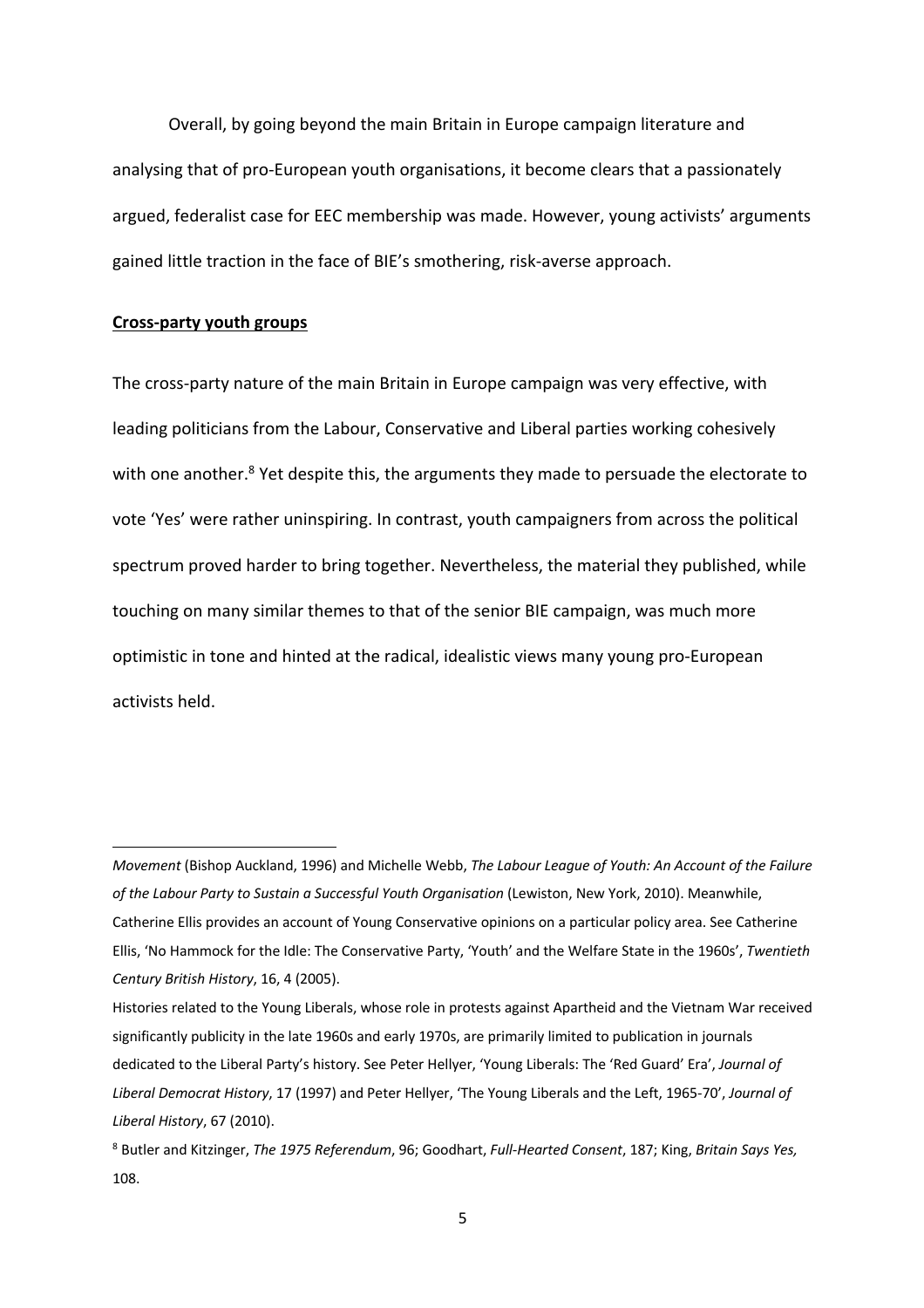To try and replicate the harmonious cross-party efforts at a youth level, BIE established a Youth Steering Group. Headed by Archy Kirkwood, an aide to Liberal MP David Steel, and with Tom Spencer, personal assistant to BIE Director Sir Con O'Neill, also playing a leadership role, this was a small-scale body, with a single representative from each of the main party youth organisations as well as Students for a United Europe (SUE) and the Young European Federalists (YEF).<sup>9</sup> SUE and YEF were notionally cross-party organisations. But their membership was dominated by Conservative supporters, with both having a smattering of Labour members who generally held leadership positions.<sup>10</sup> The aim of the Steering Group was to coordinate youth campaign activities and, in O'Neill's words, to ensure that these demonstrated 'unity in diversity'.<sup>11</sup> The Youth Steering Group was initially assigned a budget of £15,000, though this was increased during the campaign to £19,465 – a fraction of the near £2 million that BIE raised.<sup>12</sup> This was used to fund national and local youth activities, whose effectiveness was questionable.

<sup>9</sup> SUE formed in 1972 as the student section of the European Movement, the independent, pro-European campaign group. Two years later, YEF was established, becoming the 'formal British member of *Jeunesse Européene Fédéraliste*', an international youth organisation aimed at promoting European integration. See PA, BIE/1/83, 'Memo from Tom Spencer to Sir Con O'Neill, "The Plain Man's Guide to the European Youth Organisations"' 19 February 1975.

<sup>10</sup> Author interview with Piers Gardener, 3August 2012.

<sup>&</sup>lt;sup>11</sup> PA, BIE/27/2, 'Memo from Sir Con O'Neill to Heads of Department', 1 April 1975.

<sup>&</sup>lt;sup>12</sup> PA, BIE/28/2. According to BIE accounts, it appears that £2,000 allocated to the youth campaign went unspent.

Money was also made available to youth groups through the budgets BIE gave to the political parties. However, any allocations were at the discretion of the parties. For instance, of the £140,000 the Conservatives received from BIE, £13,000 was distributed to the Young Conservatives and Federation of Conservative Students. See PA, BIE/28/2, 'Conservative Party Budget: 1<sup>st</sup> April-6<sup>th</sup> June 1975'.

For more on BIE's finances, see Butler and Kitzinger, *The 1975 Referendum*, 86; and Saunders, *Yes to Europe!*, 108.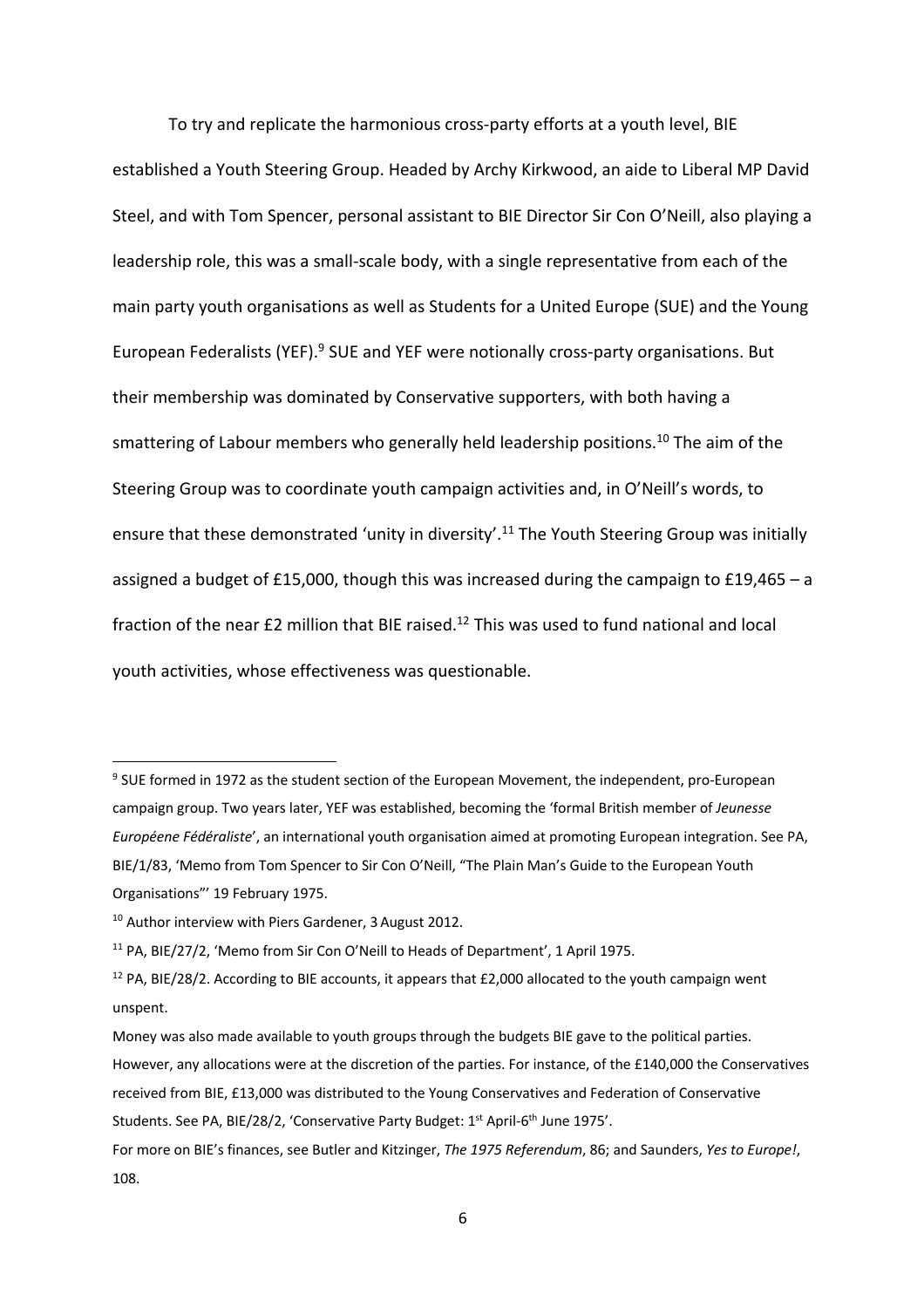At a national level, three main youth campaign events were organised, beginning with a Torchlight Procession on 29 April and ending with an eve of poll vigil in Parliament Square, the latter of which was attended by former Prime Minister Harold Macmillan. In between, on 4 May a Youth Rally was held in Trafalgar Square featuring Edward Heath, David Steel, Education Secretary Reg Prentice, and trade unionist Roy Grantham, as well as representatives of the Young European Left and Young Conservative youth groups, as speakers. The rally attracted a crowd of over  $3,000$ .<sup>13</sup> However, the event did not pass without controversy. Two days prior, Young Liberal president Peter Hain withdrew, alleging he had been told to 'be "selective" in his remarks', an instruction seen as an attempt to stifle the 'distinctiveness of the Liberal pro-Europe campaign'.<sup>14</sup> YEF chairman Anthony Speaight also reported he had been told he could not speak, and took to the *Daily Telegraph*  to suggest BIE were '"putting the drapes" over the radical youth campaigns' of organisations like his.<sup>15</sup>

The most unique activity the Youth Steering Group organised was its 'Youth Aid' scheme, which saw young activists from other EEC member states as well as Sweden and Norway participate in campaign efforts. Around thirty took part and were assigned to regional BIE groups. However, demonstrating the tension between the youth and senior campaigns, this scheme was sanctioned by the latter 'subject to stringent safeguards on the recruitment, briefing and control of volunteers'.16 Additionally, the number of participants was lower than anticipated, with those who did travel strictly briefed as to what they could

<sup>13</sup> 'Mr Heath urges poll opponents to say "yes"', *The Times*, 5 May 1975, 4.

<sup>14</sup> LSE/Young Liberals/Box 4, 'Draft Press Release – EEC Speech Censored', 2 May 1975.

<sup>15</sup> 'Heath outshouts hecklers', *Daily Telegraph*, 5 May 1975.

<sup>&</sup>lt;sup>16</sup> PA, BIE/1/72, 'Minutes of Referendum Steering Group meeting', 12 March 1975.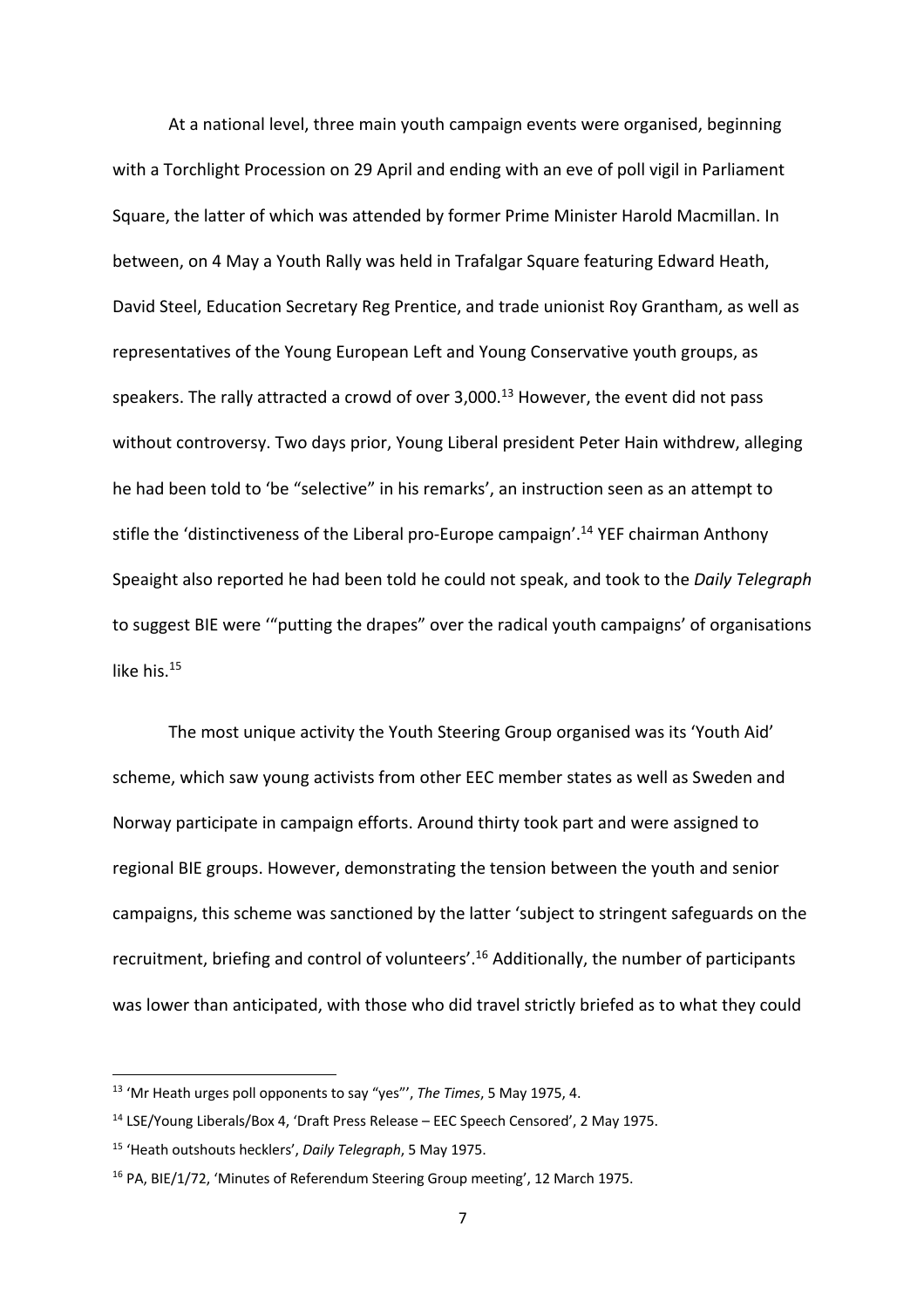say.<sup>17</sup> Meanwhile, hinting at the failure of the Youth Steering Group to successfully coordinate activities between party-political organisations, the Young Liberals organised their own scheme. However, this was most notable for having only four participants from other member states, two of whom turned out to be anti-Marketeers.18

The success of national youth campaign events was therefore mixed, with tensions and a lack of coordination between the various youth groups a common theme. Despite the aforementioned close ties between the leadership of the Youth Steering Group and senior BIE figures, frustration grew thanks to their superiors' apparent desire to control the youth message and limit the exposure young activists received. Although BIE granted a concession in the form of a dedicated youth press conference just over a week before the referendum, this did not fully assuage the youth campaign arm's unhappiness.<sup>19</sup> Revolt stewed, and the Youth Steering Group organised an occupation of BIE's headquarters.<sup>20</sup>

That disorganisation, disquiet with their superiors and a touch of rebellion were features of their activities was arguably little surprise. But it is from youth campaign literature that more interesting conclusions can be drawn. Money allocated to the Youth Steering Group was used to fund the publication of this material, whose content was revealing not only for what it said about the relationship between the senior and youth

<sup>&</sup>lt;sup>17</sup> PA, BIE/27/6, 'Youth Aid Scheme Account' 25 May 1975 and 'Letter from Hilaire Eustace', 1 May 1975. <sup>18</sup> LSE, Young Liberals/Box 3, 'Letter from Simon Hebditch to Colin Deans', 28 May 1975.

<sup>&</sup>lt;sup>19</sup> PA, BIE/28/1, 'Notes on a meeting with Youth Representatives', 21 May 1975 and 'Minutes of Executive Committee pre-Press Conference Meetings', 22 May 1975. The press conference allocated to the Youth Steering Group took place on Monday 26 May – a bank holiday – and was chaired by David Steel. <sup>20</sup> PA, BIE/27/2, 'Youth Revolt: The Next Stages'.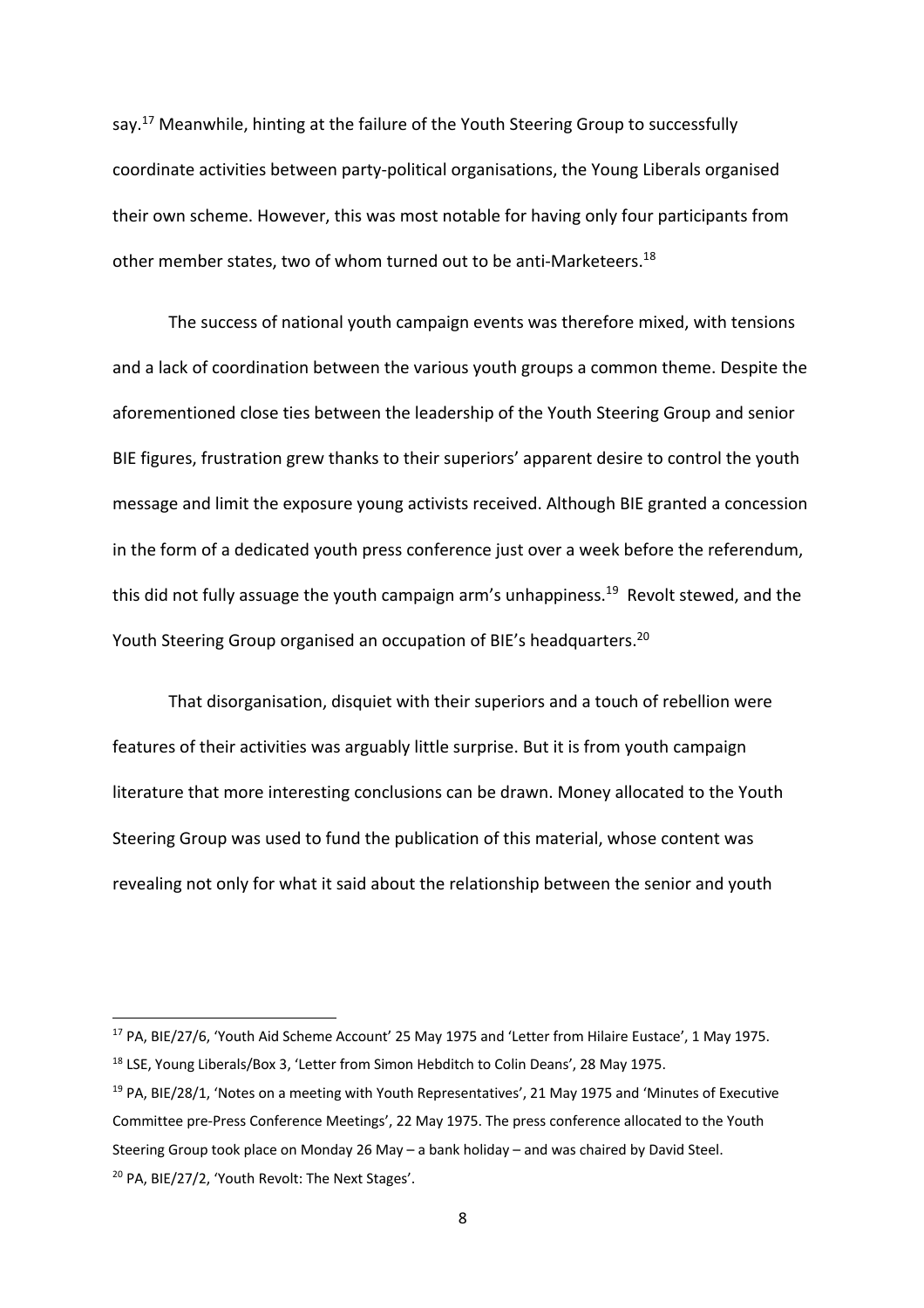campaigns, but also the way in which those involved with cross-party groups saw European integration.

As important as detailed polling was to honing their messages, the main BIE campaign has been unable to escape from the contention that the arguments they expressed in favour of continued membership concentrated on 'mundane issues'.<sup>21</sup> BIE are noted too for framing the choice at the hands of the electorate as if 'there was simply no alternative<sup>'.22</sup> Subsequently, Eurosceptic voices protested that BIE disregarded discussions of sovereignty, plans for deeper integration and proposals to move towards a 'federal Europe'.<sup>23</sup> Yet while sovereignty did feature, BIE had set out arguments to avoid early in their planning.<sup>24</sup> Importantly, the debate would not, 'except in response to manifest demand', 'centre on the future institutional development of the Community' or its 'structure and working'. In particular it was felt that the public would regard the latter as 'boring and unpersuasive'.25 Instead, BIE determined their case would focus on the economic benefits of membership relating to jobs, the security of Britain's food supply and the nation's future prosperity – all salient issues at a time of high inflation, economic stagnation and industrial unrest. Other themes of emphasis included Commonwealth support for Britain's continued membership; the EEC's contribution to preserving peace; the

<sup>&</sup>lt;sup>21</sup> Stephen George, *An Awkward Partner: Britain in the European Community*, 3<sup>rd</sup> edition (Oxford, 1998), 24.

<sup>&</sup>lt;sup>22</sup> John W. Young, *Britain and European Unity, 1945-1999*, 2<sup>nd</sup> edition (Basingstoke, 2000), 119.

<sup>23</sup> Saunders, *Yes to Europe!*, 232-3.

<sup>24</sup> Sovereignty played only a minor role in the government's official publication, *Britain's New Deal in Europe*, copies of which, alongside BIE and NRC pamphlets, were delivered to British households in May 1975. Instead, a key feature of the government's document was its 'negative arguments against the risks of leaving the EC'.' See Lindsay Aqui, 'Government policy and propaganda in the 1975 referendum on European Community membership', *Contemporary British History* (2019), DOI: 10.1080/13619462.2019.1588115.

<sup>&</sup>lt;sup>25</sup> PA. BIE/1/74, 'Illustrative Policy Guidance', 27 January 1975.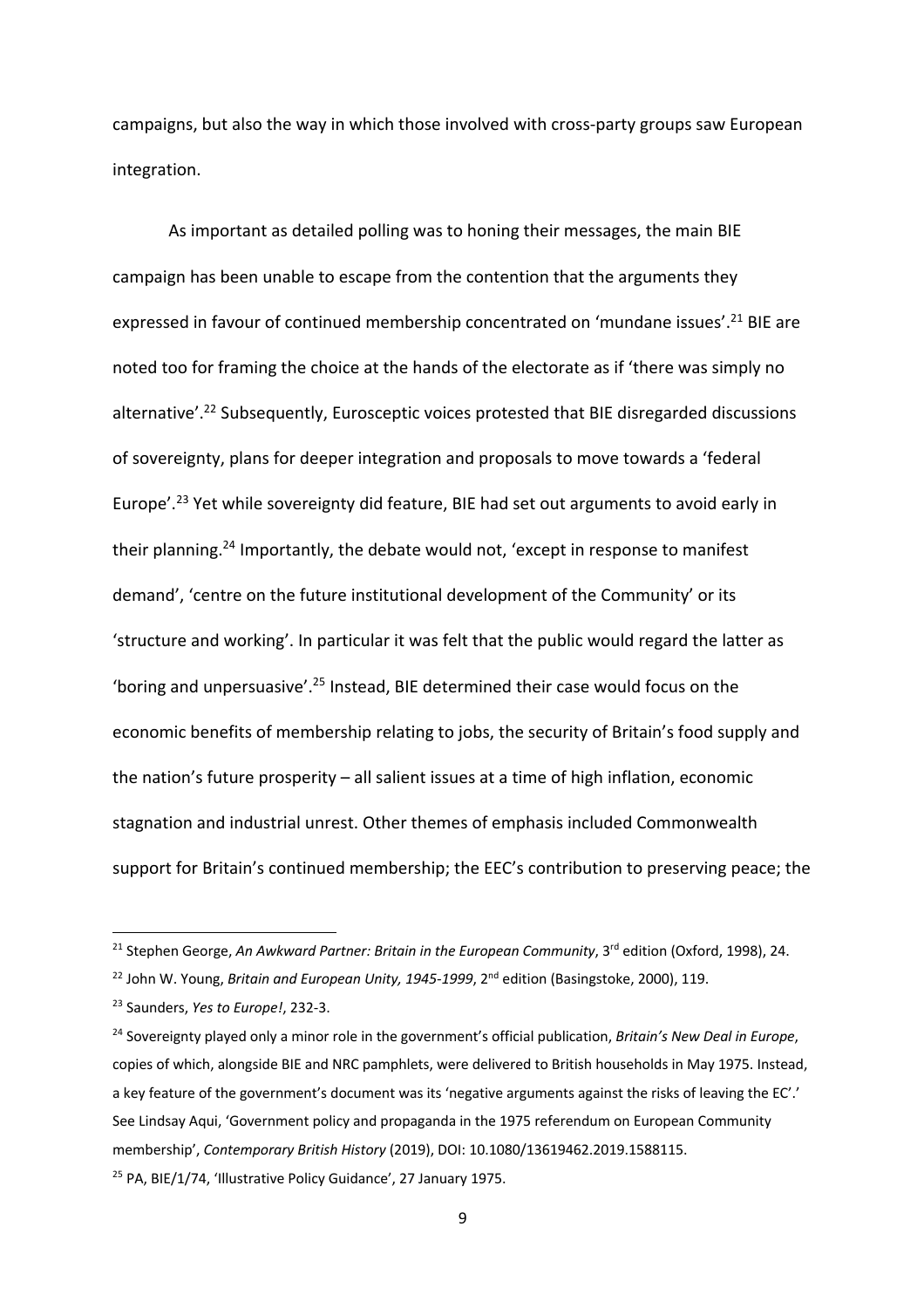lack of alternatives for Britain; and the 'No' campaign's distorted claims.<sup>26</sup> This translated into BIE adopting defensive arguments in their official pamphlet, while their campaign posters emphasised the transactional benefits of membership and featured fearful messages aimed at specific groups.27

In contrast to BIE's sometimes doom-laden tone, cross-party youth organisations deployed more optimistic arguments for remaining an EEC member. Nevertheless, while they did seek to promote the benefits of a future federal Europe, some of their literature possessed a pragmatic, apolitical air. Most notable was the desire to portray EEC membership as something that offered a brighter future to younger generations.

Differences were evident when comparing SUE and YEF's referendum literature though. The more overtly political YEF put forward strong federalist arguments. Indeed, their primary campaign leaflet did not hold back in emphasising these credentials, its opening paragraph stating:

The European Community provides a framework for the creation of a democratic Federation in Europe … Powers in such a Federation should be distributed between European, national and regional governments.28

According to YEF, national governments were unable to deal with certain issues in an age marked by the liberalisation of trade, the existence of multinational companies and the

<sup>26</sup> PA, BIE/1/75, 'Britain in Europe Statement (Draft)', undated.

<sup>&</sup>lt;sup>27</sup> The main text of Britain in Europe's official leaflet is reproduced in Butler and Kitzinger's book. See Britain in Europe, 'Why You Should Vote Yes' in Butler and Kitzinger, *The 1975 Referendum,* 291-4. For poster designs see PA, BIE/18/17-20.

<sup>&</sup>lt;sup>28</sup> PA, BIE/15/1, 'Young European Federalists'.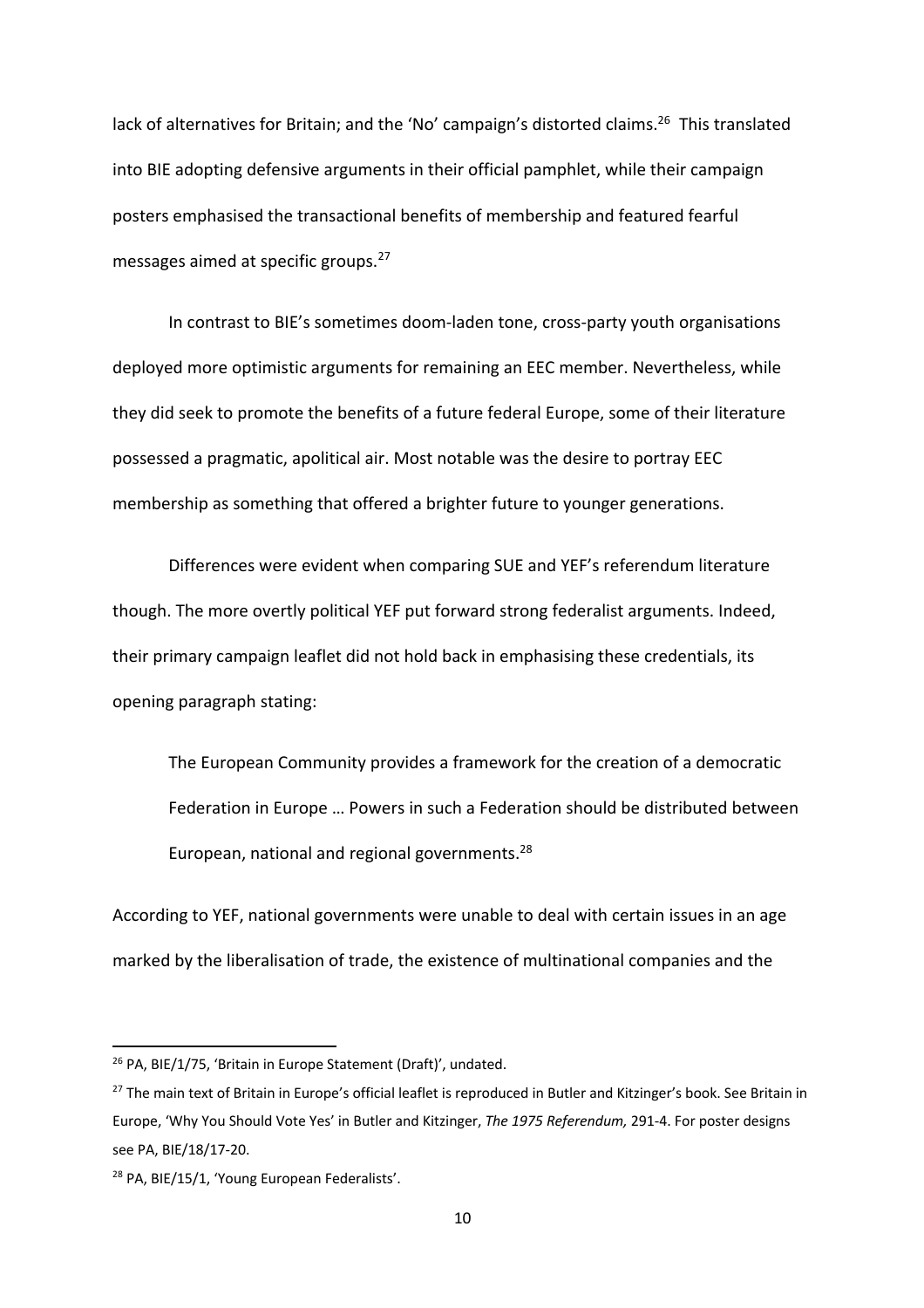nuclear bomb. Sovereignty, they argued, was little more than 'an illusion'. As a result, this situation necessitated a 'common political authority' operating within a tiered federation. Changes in the way the EEC functioned were required. The Community needed to drop its 'obsession with harmonisation' and instead rectify the 'grave regional imbalances' that existed, ahead of introducing a common currency. On top of this, YEF urged the EEC to provide greater support to the world's developing countries, establish a directly elected Parliament and abolish the national veto.<sup>29</sup>

In contrast, SUE adopted a tone whose ideological commitment to European integration was less potent. Instead, their arguments for remaining a member mirrored some of those of the main BIE campaign, albeit with a more positive spin attached to a rather pragmatic case. The group's key message was 'Build Bridges – Not Barriers', with its main leaflet depicting a bridge spanning the English Channel, symbolically connecting Britain to continental Europe. For SUE, the EEC was capable of eliminating 'old prejudices which have prevented international cooperation in the past', better equipped than individual governments to stand up to multinational companies and capable of providing greater assistance to developing countries. Overall, Common Market membership improved 'our prosperity, our employment, our environment and the way Britain faces up to the future'.30 Other material was directed at a more specific audience. One SUE poster sought to convince those on the left that the EEC was not a capitalist conspiracy by pointing out that socialist parties in other member states all wanted Britain to continue its membership.<sup>31</sup> In addition to trying to persuade supporters of a Labour Party backing withdrawal, this was perhaps

<sup>&</sup>lt;sup>29</sup> PA, BIE/15/1, 'Young European Federalists'.

<sup>30</sup> PA, BIE/2/7, 'Students for a United Europe, *YES! Britain is where she belongs … in Europe*'.

<sup>31</sup> PA, BIE/18/23, 'Students for a United Europe, *40 Million Socialists Want Britain to Stay in Europe*'.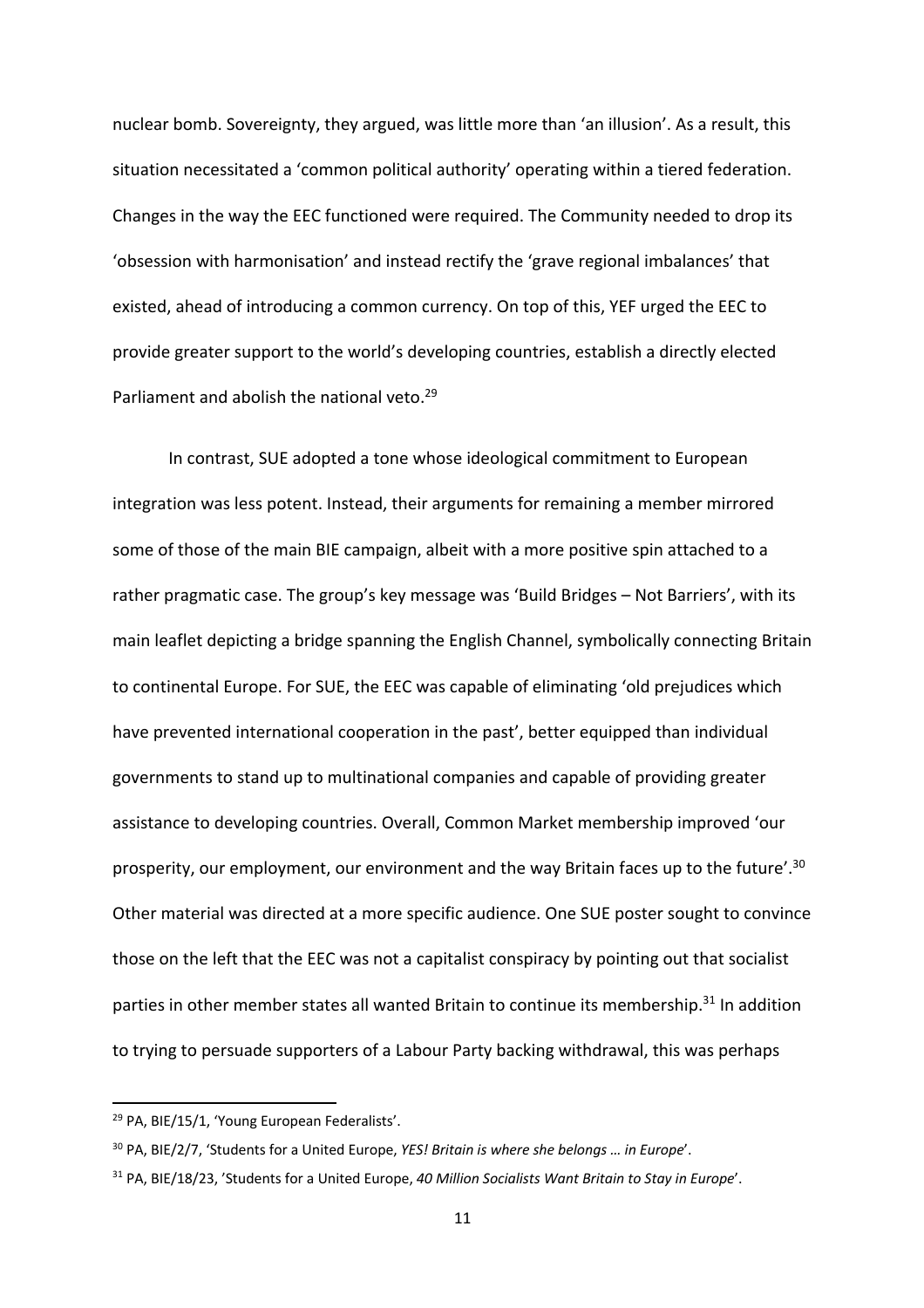recognition of the need to reach out to those on the other side of the ideological divide from a group conscious of its Conservative-dominated membership.

SUE and YEF material also stressed that the EEC contributed to the preservation of peace. The youth organisations mass produced labels depicting a poppy accompanied by the message: 'Remembrance Day, it's what Europe's about', while YEF published a poster stating: '1914-1918, 1939-1945, NATIONALISM Kills. No more Civil Wars. Vote Yes.'<sup>32</sup> Peace had been a key theme for the main BIE campaign too. Yet its message was put across in more macabre fashion. One poster design bore the startling message: 'Better lose a little national sovereignty than a son or daughter'.<sup>33</sup>

Another common argument cross-party youth groups and the senior BIE campaign sought to express was that the anti-Marketeers represented untrustworthy, sometimes extremist individuals and organisations. BIE produced a number of posters that simply listed those backing continued membership and those who favoured Britain's withdrawal. To the latter category belonged the National Front, Communist Party of Great Britain and Irish Republican Army, with voters implored 'to decide who you stand beside'.<sup>34</sup> Another design gave a long list of countries, including fellow EEC and Commonwealth members and the United States of America, described as 'Friends who say yes', with just Russia beneath the heading 'Friends who say no'.<sup>35</sup> Clearly the messages were that a 'No' vote would embolden those who threatened democracy and social harmony, as well as the West's primary Cold War adversary. Youth organisations produced similar material. But they directed their

<sup>32</sup> PA, BIE/18/23 and BIE/27/7.

<sup>33</sup> PA, BIE/18/19; Saunders, *Yes to Europe!*, 46.

<sup>34</sup> PA, BIE/18/17.

<sup>&</sup>lt;sup>35</sup> PA, BIE/18/20.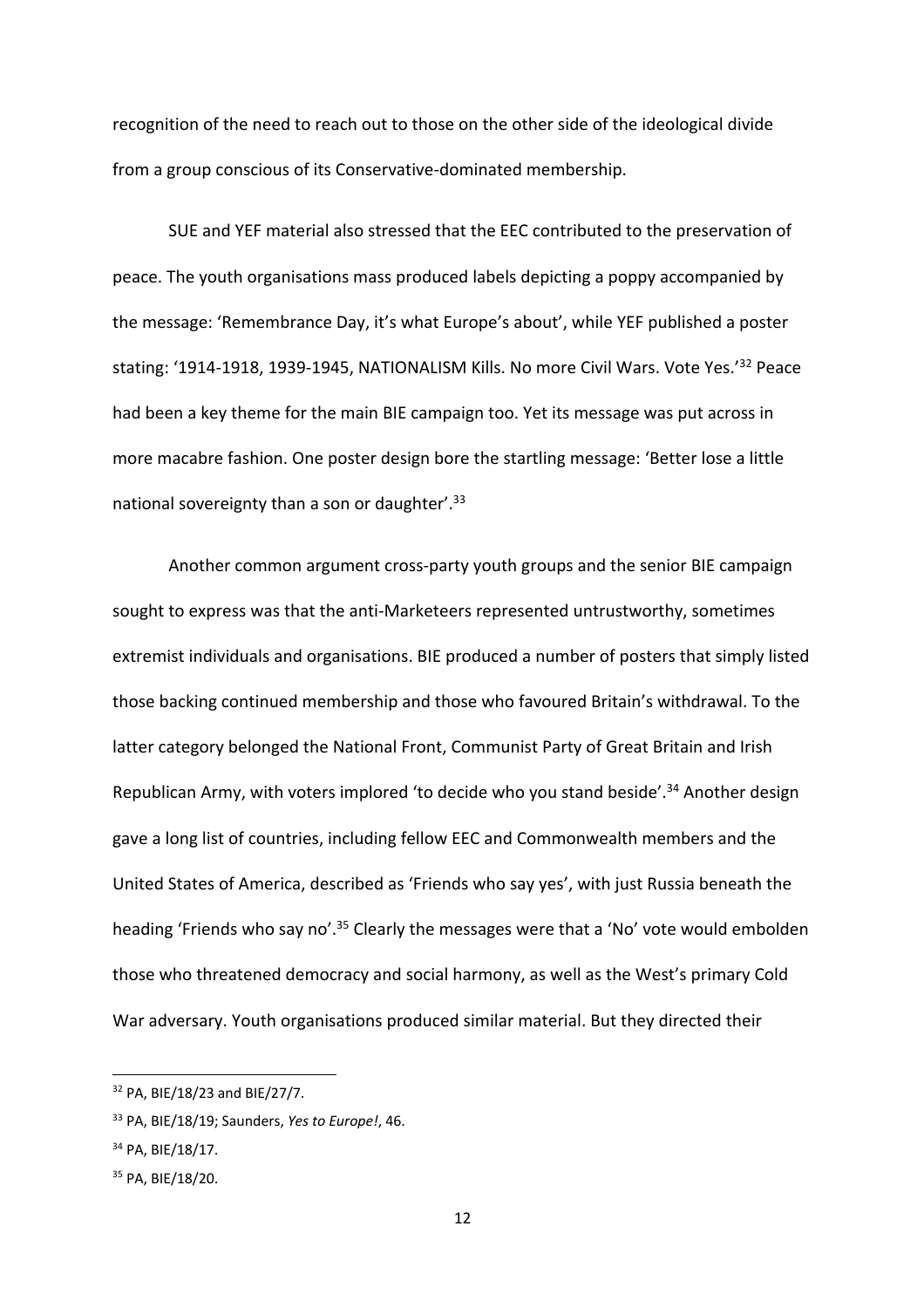literature towards student groups, listing the National Union of Students Executive, who had successfully passed a motion to campaign for withdrawal, as extremists alongside the National Front and Communist Party.<sup>36</sup> Rarely though did the senior campaign use posters to target prominent anti-Marketeers. Instead, they relied on newspaper columns and television appearances, platforms where a more sophisticated critique of their opponents' arguments, rather than attacks on their personalities, could be made.<sup>37</sup> Youth groups, however, were not reluctant to target the personalities of prominent anti-Marketeers using posters. One SUE design attacked Enoch Powell, accusing him of racism and hysteria, while also mocking his claims about sovereignty being destroyed as deceitful given his previous doom-laden predictions about the impact of Commonwealth and Irish immigration.<sup>38</sup>

Cross-party youth organisations also deployed posters with apolitical messages implying that being an EEC member – and European – was something trendy. Designs contained optimistic, yet bland messages such as 'Europe means a Great Deal to the Young' and 'Young Europeans: Simply A Generation Ahead'. The latter included a picture of four

<sup>&</sup>lt;sup>36</sup> PA, BIE/18/25. The NUS President at the time was Charles Clarke, who considered himself 'a Marxist to the left of Mr Benn'. Yet it is highly questionable as to whether the politics of the NUS reflected that of the wider student-body, whose attitudes are described as having been 'surprisingly conservative'. See Dominic Sandbrook, *Seasons in the Sun: The Battle for Britain, 1974-1979* (London, 2012), 296-8.

The NUS's stance certainly did not reflect opinion among those active in the Oxford Union, the launchpad for many prominent political careers. In a televised debate it held on June 3 1975, students approved the motion 'This House would say "Yes" to Europe' by 493 votes to 92. See David Walter, *The Oxford Union: Playground of Power* (London, 1984), 192-3.

 $37$  For a detailed discussion of BIE's campaign tactics and how they responded to the NRC's arguments, see Butler and Kitzinger, *The 1975 Referendum,* 160-89. It certainly helped BIE that they had the support of all the daily national newspapers, except for the *Morning Star*.

<sup>38</sup> PA, BIE/18/23, 'Students for a United Europe, *Enoch Powell Says The Common Market Will Destroy British Sovereignty*'.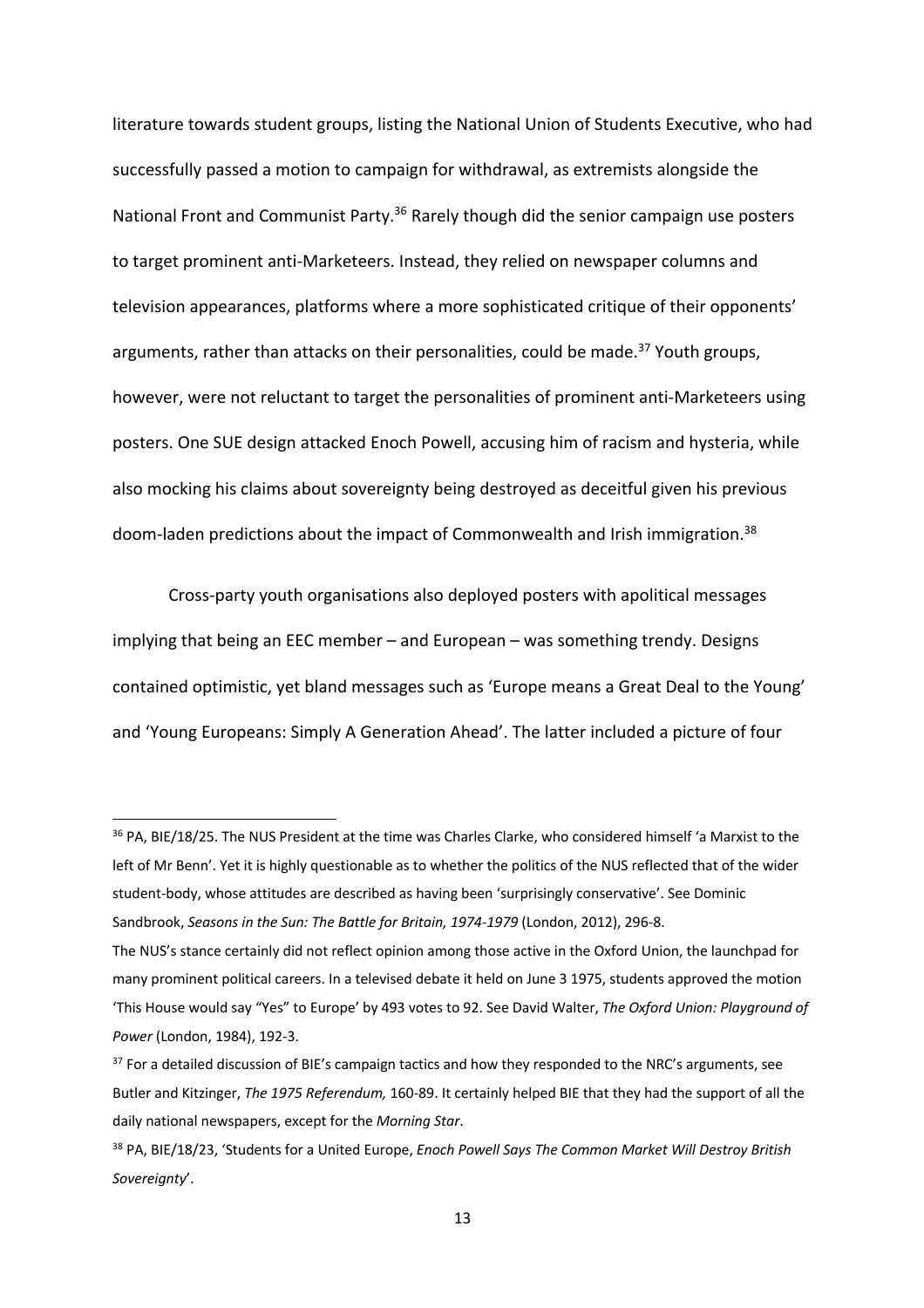young adults in an open-top car with one sat on the bonnet, suggesting to voters – particularly those who held no firm opinions about the Community – that Europe had much to offer the younger generation. Little indication was given as to how this was the case though. Another set of posters featured a series of sketches beneath the slogan 'Keep Britain in Europe' and included images such as a young woman sunbathing and a mother duck feeding her young, the message from these seemingly being that membership of the Community was associated with a bright future.39

Overall cross-party youth groups' radicalism and optimism was noticeable in their literature. However, it was combined with a dose of pragmatism and, in some cases, apolitical justifications for continued EEC membership. One explanation for these characteristics is the concern of senior BIE campaign members about certain messages youth groups wished to promote. Indeed, they vetted the material of cross-party groups and were not immune from refusing its publication.<sup>40</sup> For example, BIE rejected an SUEdesigned poster bearing the tongue-in-cheek slogan 'When the Queen is German and the Duke is Greek, aren't we all Europeans at heart?'.<sup>41</sup> Such a provocative design would undoubtedly have proven controversial were it to have been mass-produced. Nevertheless,

<sup>39</sup> PA, BIE/18/23. The senior BIE campaign also had an apolitical aspect to it with posters promoting sportsmen and women, musicians, actors and actresses who backed membership. See Goodhart, *Full-Hearted Consent*, 166-8 and Saunders, *Yes to Europe!*, 107-8.

<sup>40</sup> PA, BIE/1/39, 'Literature Production Group notes on meeting held Monday 7 April' and BIE/27/2, 'Minutes of Youth Steering Group Meeting, Monday 12 May'.

<sup>41</sup> Author interview with Piers Gardener, 3August 2012.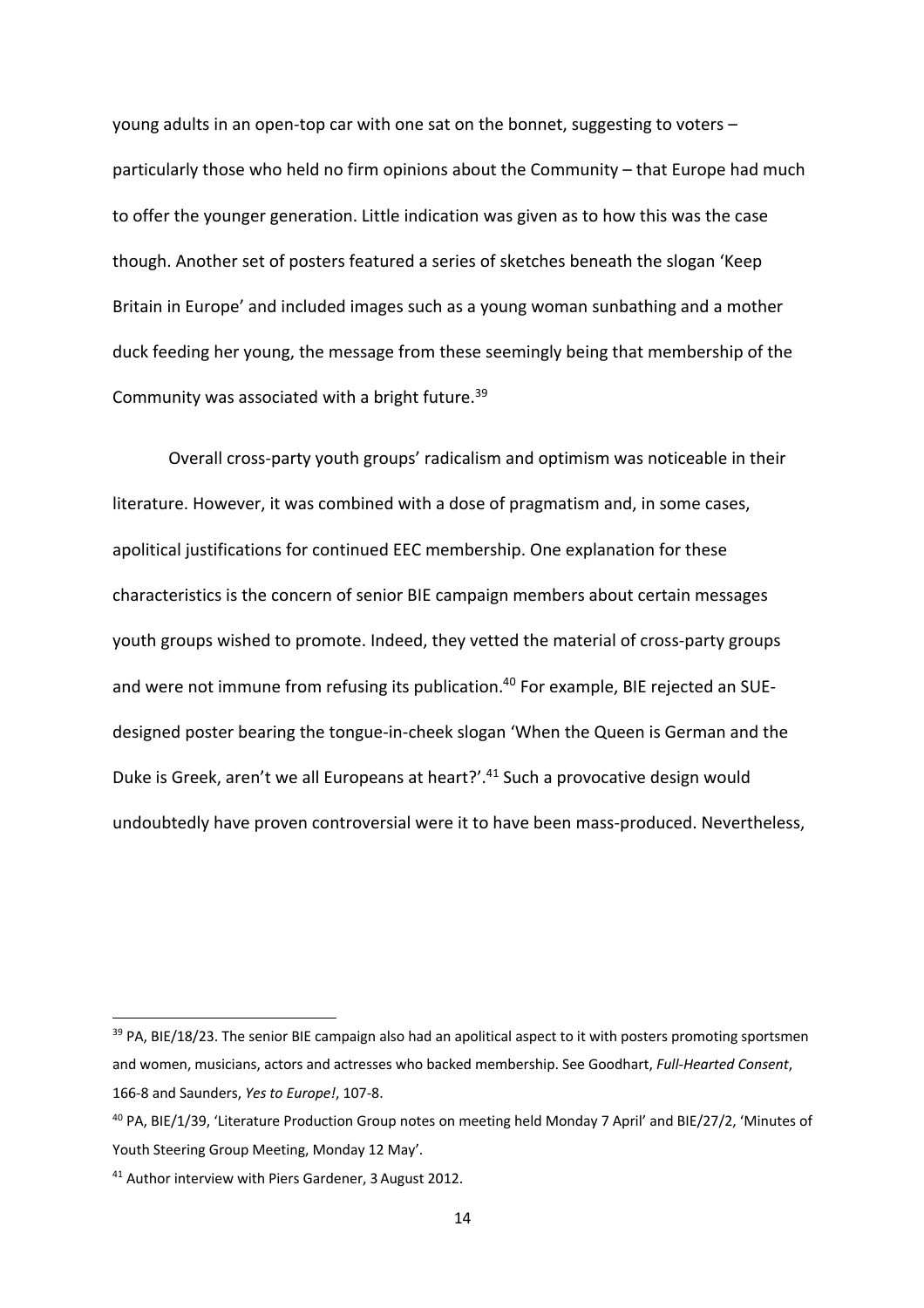refusing to allow its use strengthens the view that Britain in Europe ran a conservative campaign concerned primarily with maintaining its healthy opinion poll lead.<sup>42</sup>

It could also be the case that cross-party groups' pragmatism stemmed from a recognition that they needed to target undecided, less engaged young voters. Indeed, young adults were demonstrably 'cooler' towards the subject they were being consulted about, a fact BIE were aware of.<sup>43</sup> Results of the May 1975 Eurobarometer study, undertaken on behalf of the European Commission, further emphasise their apathetic attitudes.<sup>44</sup> When asked if they felt membership of the Common Market was a good or bad thing for Britain, forty-two per cent of fifteen- to thirty-four years olds said it was a good thing, compared to forty-seven per cent overall, with a slightly greater proportion of young adults (twenty-five per cent against nineteen per cent overall) saying it was neither good nor bad.45 They also demonstrated greater indifference towards the idea of the 'unification of Europe'.46 More specifically, when asked if six different policy areas would be better dealt with by combined action through the Common Market or by actions of the British government independently of other countries, for each item a majority of fifteen to thirty-

<sup>&</sup>lt;sup>42</sup> In early March 1975 the 'Yes' campaign had established a sixteen-percentage-point lead, which grew to thirty-points by the beginning of May. See Butler and Kitzinger, *The 1975 Referendum*, 250.

<sup>43</sup> Goodhart, *Full-Hearted Consent,* 165.

<sup>44</sup> Commission of the European Communities, Brussels: Eurobarometer 3, May 1975. Helene Riffault, Faits et Opinions, Paris [Producer]; GESIS, Cologne [Publisher]: ZA0987, dataset version 1.0.1, doi:10.4232/1.10855. The figures quoted relate to the United Kingdom and are based on the author's own calculations.

<sup>45</sup> Among fifteen- to thirty-four-year olds, a fifth considered membership a bad thing, one percentage point lower than the figure for the total sample.

<sup>&</sup>lt;sup>46</sup> Forty-two per cent of young adults agreed with this aim, while twenty-seven per cent reported they felt indifferent. This compared to half of the overall sample who agreed and nineteen per cent who were indifferent. Young adults were no more likely to be against this idea.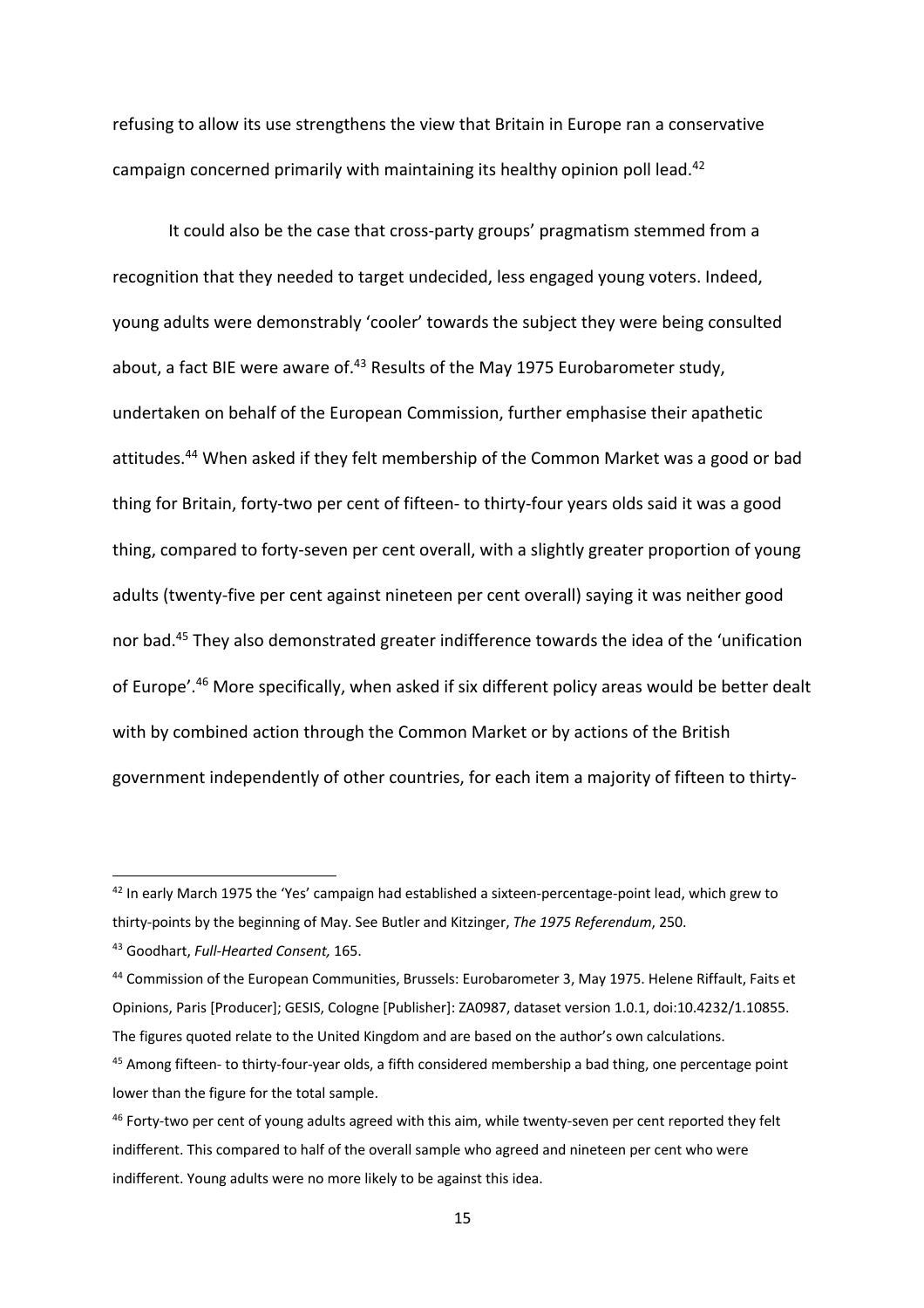four year-olds answered 'action by the Community'. However, such preferences for European action were no greater than among the total UK population.<sup>47</sup>

Even though they did not chime with the views of the average young adult in Britain, space therefore existed for party-political organisations to outline more radical arguments. In the case of Young European Left (YEL), a group within the Labour Party, and, in particular, Radical Youth for Europe (RYE), the Young Liberals' referendum campaign vehicle, such visions were prominent.

# **Party-political youth groups**

# **Conservative Party youth groups**

However, the Federation of Conservative Students (FCS) and Young Conservatives – both strongly in favour of membership – were less willing to make public their calls for deeper integration. Instead, such arguments were largely limited to internal policy documents and, hinting at their activists' loyalty towards their party elders, their campaign material mostly toed the pragmatic line put forward in the main Conservative Party literature.<sup>48</sup>

The Conservatives largely united behind the pro-European cause in 1975.<sup>49</sup> However, aside from Edward Heath, it is questionable as to how deeply pro-Common Market sentiment ran within party ranks. Indeed, when opening their campaign in April 1975, new

 $47$  This question asked about the problems of fighting inflation; engaging in diplomacy with the two superpowers; protecting the environment and tackling pollution; reducing regional disparities; implementing a policy on energy supplies; and modernising agriculture.

<sup>48</sup> Timothy Evans, *Conservative Radicalism: A Sociology of Conservative Party Youth Structures and Libertarianism, 1970-1992* (Providence, Rhode Island, 1996), 17; Holroyd-Doveton, *Young Conservatives*, 74-5. <sup>49</sup> N.J. Crowson, *The Conservative Party and European Integration Since 1945: At the Heart of Europe?* (London, 2007), 40-4.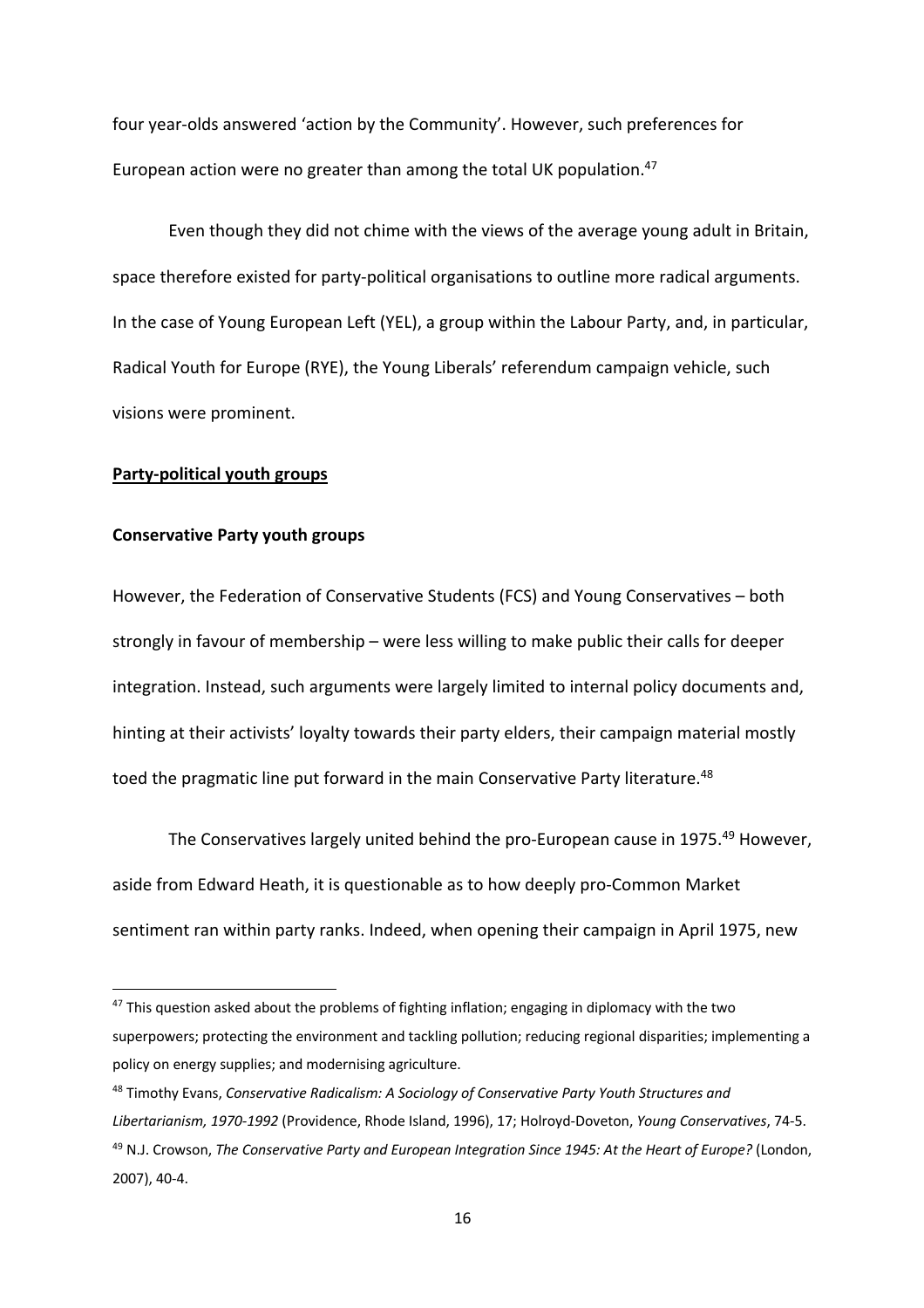leader Margaret Thatcher's speech to the Conservative Group for Europe was notable for its pragmatic tone. Notably, Thatcher repeated on five occasions the mantra '[i]t is surely common sense...' when introducing her concluding arguments.<sup>50</sup> Rather than issuing a manifesto, the party produced a series of single-page leaflets on a variety of EEC-related topics. Certain documents were targeted at specific areas of the country, with those for Scotland and Wales emphasising how membership benefited local industries.<sup>51</sup> Meanwhile, issue-specific leaflets dealt with topics including 'Industry and the EEC', 'Agriculture, fishing and the EEC' and 'The EEC and the cost of living', and emphasised how Britain benefited from the security of food supply membership provided and the guaranteed EEC trading market. The effects of membership on Britain's sovereignty were also explained in a matter of fact manner to justify the decision to 'pool' decision-making power, while Britain's veto was noted. Proposed advances in integration were mentioned briefly. Yet it was clarified that Britain was under no obligation to take part in schemes including economic and monetary union.<sup>52</sup> Collectively, the leaflets gave the impression that remaining a member was necessary for Britain and its ability to prosper in the future. Additionally, they suggested that being part of the EEC did not threaten the nation's political culture and traditions.

Similar messages were delivered by the Conservatives' youth organisations, albeit in a bolder fashion. A Young Conservatives leaflet was emphatic in its assertion that pooling sovereignty within the EEC benefited Britain, arguing that: '[w]e then gain in real power

<sup>&</sup>lt;sup>50</sup> Margaret Thatcher, 'Speech to Conservative Group for Europe (opening Conservative referendum campaign)', 16 April 1975, online at Margaret Thatcher Foundation:

http://www.margaretthatcher.org/document/102675 (last accessed 8 August 2018).

<sup>51</sup> PA, BIE/14/2, 'Conservative Party, *Scotland and the EEC*' and 'Conservative Party, *Wales and the EEC*'.

<sup>52</sup> PA, BIE/14/2. See for example, 'Conservative Party, *Sovereignty and the EEC*', 'Conservative Party, *Parliament and the EEC*' and 'Conservative Party, *Some key questions answered*'.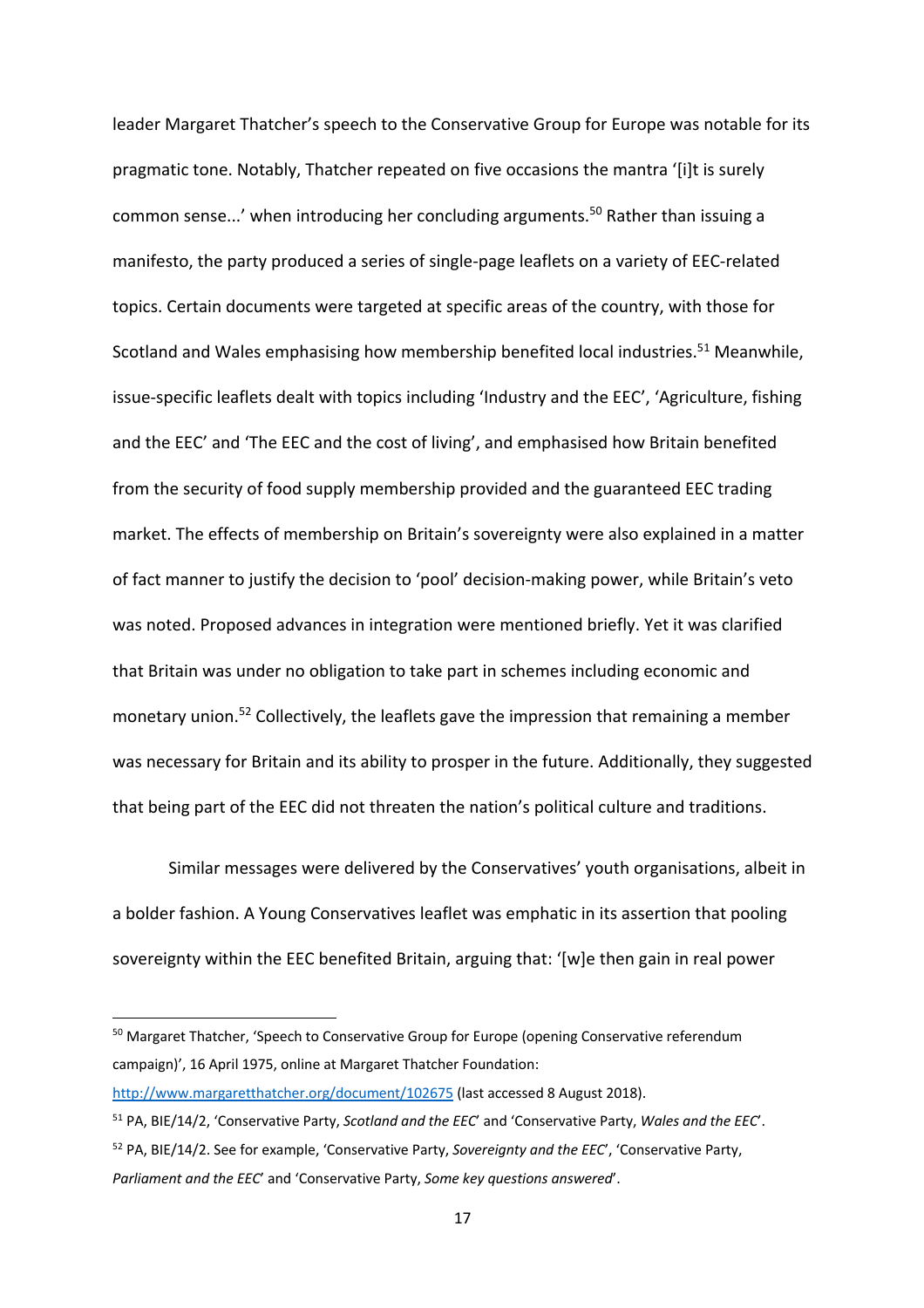rather than paper power.<sup>'53</sup> Other reasons to remain a member included in the document centred around economic and political arguments reflecting those put forward in the party's main literature. FCS, meanwhile, produced five four-page campaign leaflets, only one of which could be claimed to have promoted a radical vision.<sup>54</sup> Their general slogan – 'We've got to keep in to move on' – implied the benefits of membership would be reaped in the future. Yet the content of FCS's leaflets largely dealt with advantages Britain already enjoyed, while also warning about the consequences of withdrawal. Their first leaflet set out general reasons for supporting membership. Though FCS saw the Community as 'a potential political unit sharing a common culture', the remainder of their arguments ventured no further than highlighting the economic and security gains from being within the EEC and the lack of rational alternatives.<sup>55</sup> Another leaflet was devoted to the issue of jobs, claiming that thousands would be at risk should Britain withdraw, and the financial support the Community's Regional and Social funds provided to the UK.<sup>56</sup> A third publication focused on developing countries. 'Outside the Community', FCS contended, 'an impoverished Britain would have only a modest role to play in helping the Third World', whereas as a member Britain played a key part 'in the Community's radical and progressive approach' towards these nations. <sup>57</sup> In FCS's lone leaflet presenting an idealistic vision, they argued that the Community needed to work 'for the realities of today and the ideals of tomorrow'. They

<sup>53</sup> PA, BIE/14/2, 'Young Conservatives, *Keep Britain in Europe. DON'T PULL OUT*'.

<sup>&</sup>lt;sup>54</sup> Leaflets produced are listed in Alastair Everitt's bibliographical guide to the referendum. See Alastair Everitt, *Britain and Europe during 1975 – Year of the Referendum: A Bibliographical Guide* (Brighton, 1976), 33. Only four of the five leaflets could be traced during research for this article.

<sup>55</sup> University of Warwick, Modern Records Centre, MSS.21/397 'Federation of Conservative Students, *We've got to keep in – to move on*'.

<sup>56</sup> University of Warwick, MRC, MSS.21/396, 'Federation of Conservative Students, *Jobs depend on Europe*'.

<sup>57</sup> LSE/Coll Misc/0876, 'Federation of Conservative Students, *Europe helps the world*'.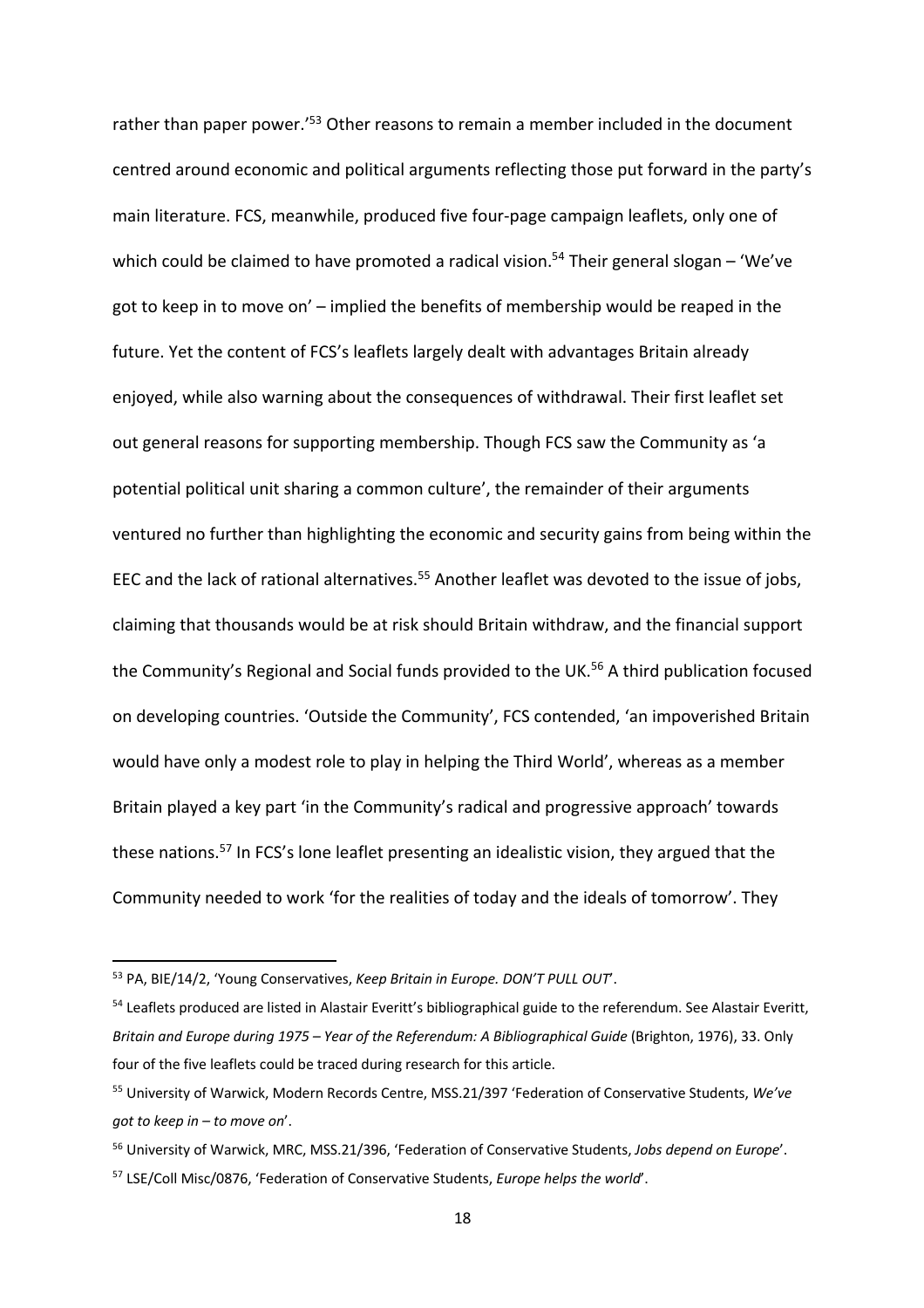made clear their support for a federalist Europe too: direct elections to the European Parliament were seen as necessary, while a political union was called for in which environmental, education, social and labour policies would be devolved to the level where they could be dealt with best.<sup>58</sup>

The influence of their relationship with the party leadership appeared evident from the tone of the Conservative youth groups' literature, especially when compared to that included in internal communications, where they made a far more idealistic case for membership. The February 1975 edition of *Tomorrow*, the Young Conservative movement's newspaper, led with a rallying call to its membership to fight for a matter that had provided 'the most emotional and moving experience' when in 1971 they had backed Prime Minister Heath's push for entry. In a front-page editorial headlined 'In … or Bust', members were implored to show 'characteristics of idealism, dedication and commitment' in the impending campaign and to forego partisan politics by joining cross-party efforts. Furthermore, the editorial mentioned the group's 'endorsement of the need for greater European unity as a lever for the speedy development of the Community'. Another article called for greater cultural exchanges within Europe 'to encourage European idealism'.<sup>59</sup> Meanwhile, the group's Chairman Tony Kerpel authored a pamphlet dealing with foreign policy entitled '*Britain's Role Restored*'. Kerpel argued for the development of 'stronger links and mechanisms to unify foreign policy in Europe', with this being seen as particularly important

<sup>58</sup> University of Warwick, MRC, MSS.21/398, 'Federation of Conservative Students, *Together or alone?*'.

<sup>59</sup> Young Conservatives, *Tomorrow*, February 1975. The newspaper's former editor Mike Rouse kindly supplied a photocopy of this edition.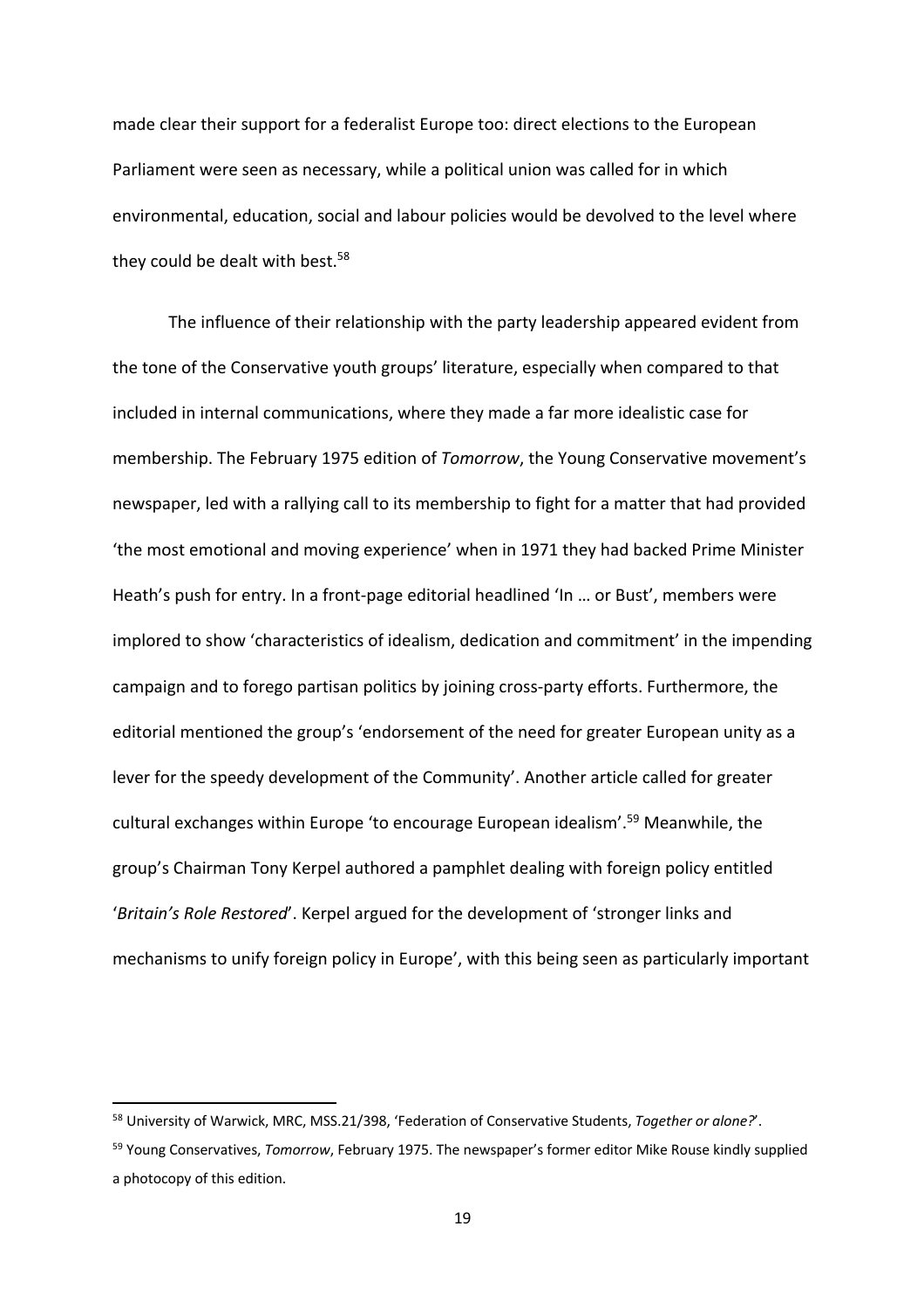to assist developing countries.<sup>60</sup> Minutes from Young Conservative meetings shortly after the referendum also offer deeper insights into their leadership's true opinions regarding Europe. Though they had been opposed to the concept of a referendum, certain Committee members wished to continue the campaign 'in a new guise' by initiating a 'European Twinning Scheme' with their ideological equivalents elsewhere in the EEC. They hoped too that the Conservative Party would subsequently 'fight for direct elections to the European Parliament'.<sup>61</sup>

As with the Young Conservatives, FCS relegated their boldest ideas to internal documents. A policy paper titled '*The Foundations of Alignment*', authored by Scott Hamilton, an FCS committee member, assessed the possibilities of centre-right parties across western Europe forming a European political party. From this he foresaw an opportunity to establish 'a proper-functioning system of democracy within Europe'. Hamilton argued that because of the greater ideological agreement between national parties on the left, an 'alignment of existing national [centre-right] parties' in Europe was essential. He was optimistic about the possibilities, identifying several policy areas where common ground existed, while also making the case that the parties shared views on forming an 'economic and monetary union, to be followed by some form of political union'.62

<sup>&</sup>lt;sup>60</sup> Oxford, Bodleian Library, Conservative Party Archive, PUB/90/22, 'Young Conservatives Key Policy Statement: Britain's Role Restored', 1975.

<sup>&</sup>lt;sup>61</sup> Oxford, Bodleian Library, Conservative Party Archive, CCO/506/19/7, 'Young Conservatives Management Committee Meeting', 28 June 1975 and 'Young Conservatives Advisory Committee Meeting', 28 June 1975. <sup>62</sup> British Library, General Reference Collection, WP.A.84/563, Scott Hamilton, *The Foundations of Alignment of the European Centre-Right* (London, January 1975).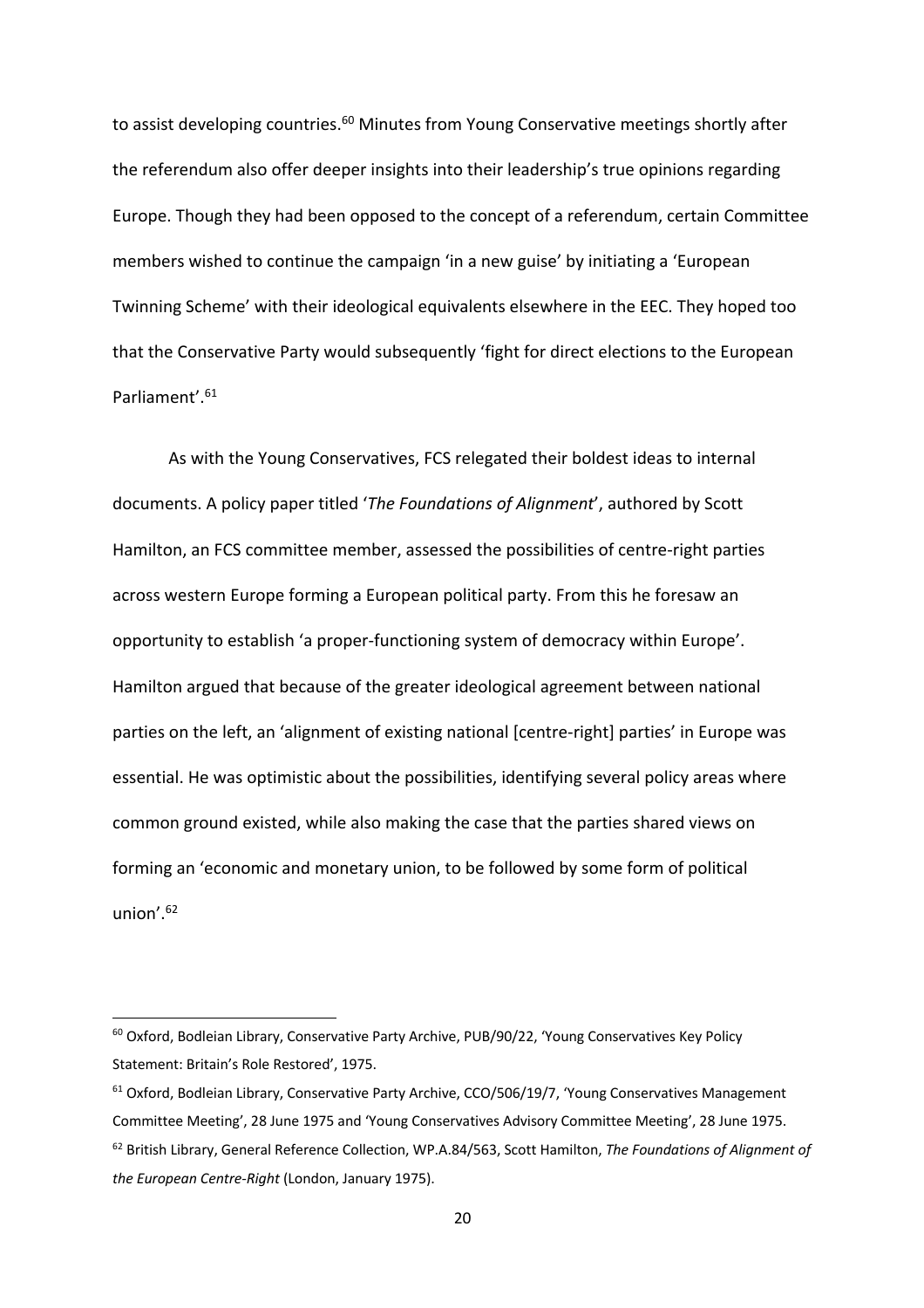Despite the idealism expressed internally, the restraint that the Young Conservatives and FCS demonstrated in their publicly available literature was notable for multiple reasons. It suggests that they were the youth groups most committed to embracing cross-party efforts, something the Young Conservatives' leadership had been keen to promote.<sup>63</sup> It could also be seen to reflect the weaker politicisation of many of their members.<sup>64</sup> Throughout the post-war period, the Conservatives boasted by far the largest youth organisations of the three main parties. While membership had declined by 1975, according to BIE records, the Young Conservatives still had around 30,000 members, with FCS possessing half as many.<sup>65</sup> For such a large movement, it is likely that the core activist base represented only a small minority. In addition, their arguments corresponded with the tradition of Conservative youth groups not wishing to rock the party boat.<sup>66</sup> It may have been of benefit that Heath, still a popular figure with his party's youth, was one of the BIE campaign's figureheads. Yet foreign policy issues had rarely been a point of conflict with the senior party anyway.<sup>67</sup> However, such harmony did not exist within the Labour Party.

# **Young European Left**

<sup>&</sup>lt;sup>63</sup> Oxford, Bodleian Library, Conservative Party Archive, CCO/506/19/7, 'Minutes of Meeting of the Young Conservatives Management Committee', 14 December 1974.

<sup>64</sup> Lawrence Black, 'The Lost World of Young Conservatism', *The Historical Journai*, 51, 4 (2008), 1023.

<sup>&</sup>lt;sup>65</sup> PA, BIE/1/83, 'Memo from Tom Spencer to Sir Con O'Neill, "The Plain Man's Guide"' 19 February 1975. In comparison, it is estimated that the Labour Party boasted around 10,500 youth and student members. See Matthew Lamb, 'Young Conservatives, Young Socialists and the Great Youth Abstention: Youth Participation and Non-Participation in Political Parties', PhD thesis, University of Birmingham, 2003.

 $66$  Layton-Henry, 'The Young Conservatives', 155-6. The referendum arrived just before a key juncture in the history of FCS, which developed a strong 'libertarian streak' in the late 1970s. See Evans, *Conservative Radicalism*, 18-9.

<sup>67</sup> Holroyd-Doveton, *Young Conservatives*, 194-8. Issues such as Rhodesia did lead to divisions within the Young Conservatives, but according to Holroyd-Doveton these merely reflected those in the party at large.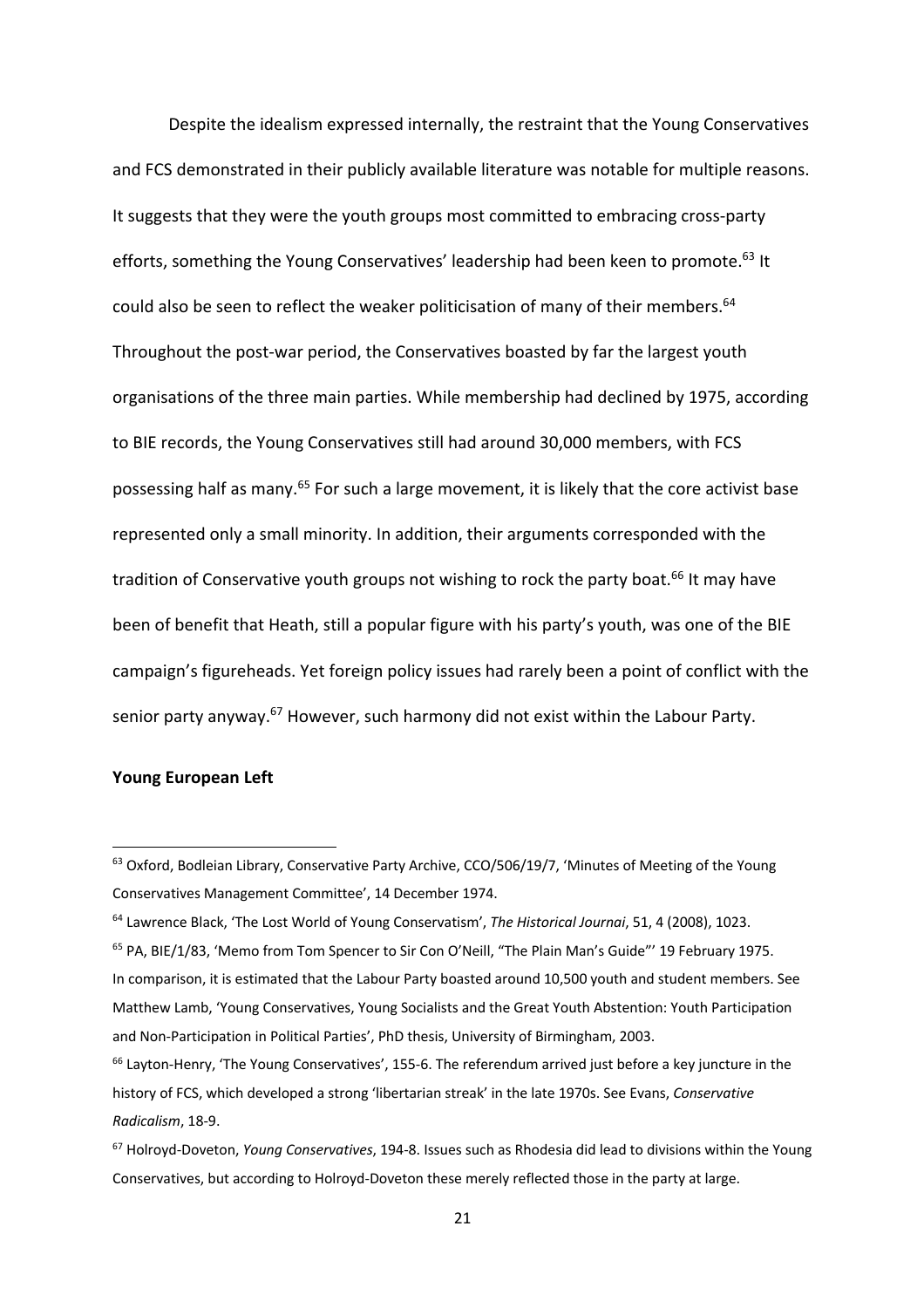Young European Left found themselves battling against the majority will of the Labour Party membership and its primary youth organisation, the Young Socialists, which both favoured withdrawal. However, YEL, which comprised a small group of individuals within the party, campaigned strongly for continued membership.<sup>68</sup> Moreover, their case, which sought to promote 'radical socialist policies for a Labour Government to pursue within a European context', differed markedly to the arguments made by the party's pro-Marketeers.<sup>69</sup>

Unsurprisingly, the main Labour Campaign for Britain in Europe focused much attention on the government's renegotiation, claiming that Prime Minister Harold Wilson and Foreign Secretary James Callaghan had been successful in securing a deal in tune with the party's interests.<sup>70</sup> A more detailed leaflet debunked anti-Marketeer arguments, within which the case for membership was made for four reasons. Firstly, it was argued that Britain should remain a member simply because 'it is Labour policy'. Additional reasons claimed that Britain's bargaining power would be weakened outside the EEC; that the Community Social Fund improved living and working conditions in Britain; and that the renegotiation would reduce Britain's budgetary contribution. Buried at the bottom was a token idealistic argument. Headed 'The Wider Vision', the document's authors reasoned that Britain and its fellow members, five of which had 'socialist governments', could build 'a socialist Community'.71 However, this concept was not expanded on. Other literature was aimed at workers and trades unionists. But this again failed to clarify what 'a socialist Europe'

<sup>&</sup>lt;sup>68</sup> PA, BIE/1/83, 'Memo from Tom Spencer to Sir Con O'Neill, "The Plain Man's Guide"' 19 February 1975.

 $69$  University of Warwick, Modern Records Centre, MSS.21/399, 'Young European Left: recruiting leaflet'.

 $70$  PA, BIE/15/1, 'Labour's Case for Europe'. The leaflet's entire back-page was devoted to the renegotiations.

<sup>71</sup> PA, BIE/15/2, 'Labour Campaign for Britain in Europe, *Say "YES" to Europe*'.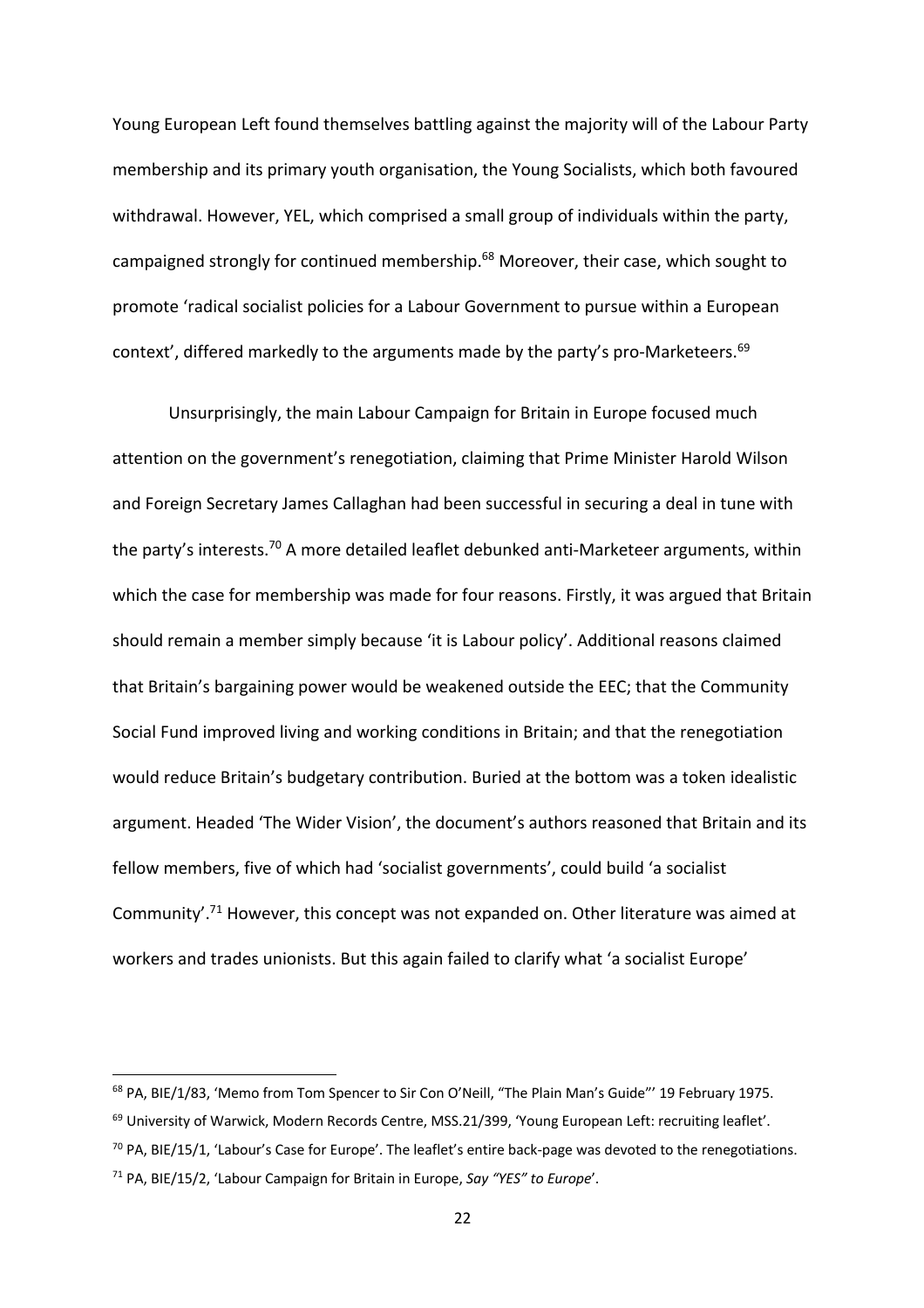entailed. Instead, facts about how specific industries benefited from an expanded home market, better employment protections, grants and subsidies dominated.<sup>72</sup>

In contrast, YEL's strong ideological position was made clear when the group published a pamphlet regarding the Labour Programme 1973 and Europe. The Programme committed Labour to establish a state investment arm and nationalise numerous industries, and was spearheaded by the faction on Labour's left, many of whom, including Tony Benn, were the party's loudest cheerleaders for leaving the EEC.<sup>73</sup> While stating they agreed with the Programme's economic aims, YEL accused Labour anti-Marketeers of narrow-minded arrogance, arguing that by favouring withdrawal they disregarded the left's internationalism.74 Instead, YEL believed that the Programme could be compatible with membership, stating:

… on some issues the Community is neutral – neither preventing nor encouraging the growth of socialist policies, while in other areas the Community as a whole has been more progressive than us.<sup>75</sup>

Dismissing concerns that the EEC was a means to advance laissez-faire capitalism, its authors cited existing government investment bodies in Italy, France and West Germany as evidence that the Community was no threat to plans for public ownership. Further, through

<sup>72</sup> PA, BIE/15/2, See for example 'Labour Campaign for Britain in Europe, *Textile Workers Say – "We're better off in Europe"*'.

<sup>73</sup> Stuart Holland, 'The Industrial Strategy', in Anthony Seldon and Kevin Hickson (eds), *New Labour, Old Labour: the Wilson and Callaghan Governments, 1974-79* (London, 2004), 297-9.

<sup>74</sup> PA, BIE/15/71, 'Young European Left Press Release: YEL Accuse Anti-Marketeers of Arrogance', 30 October 1974.

<sup>75</sup> PA, BIE/15/71, 'Young European Left, *Labour Programme and Europe*', Summer 1974.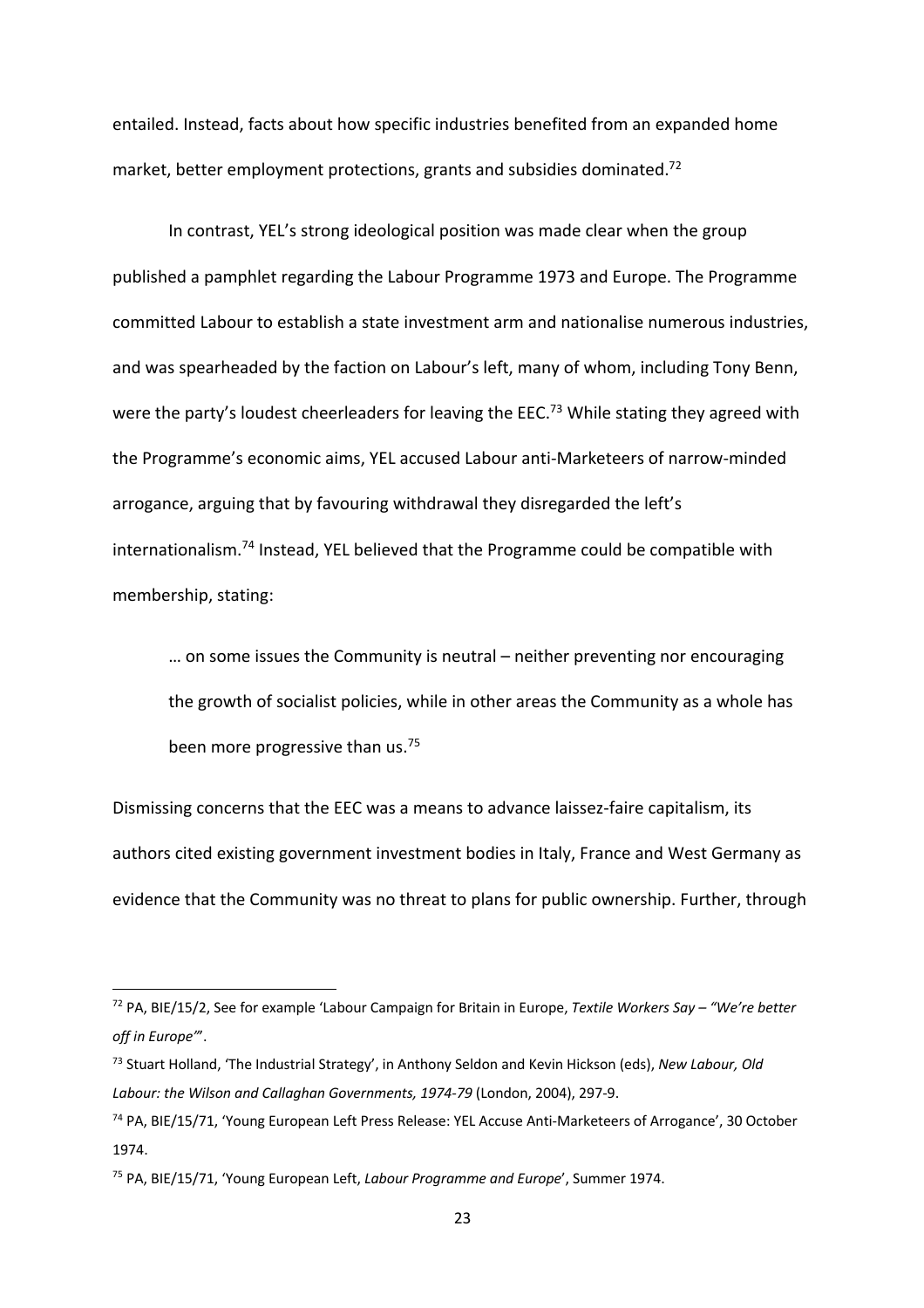proposals for a Common Industrial Policy and Regional Fund, YEL insisted that the EEC saw the 'key role exercised by governments in economic affairs'. YEL also claimed that members of the European Commission and socialists around Europe desired the strengthening of workers' rights, industrial democracy and regulations relating to living and working conditions. The document's conclusion further elaborated on their far-reaching vision, reasoning: '[t]he fundamental point is that democratic socialists in Britain, in collaboration with their socialist comrades on the Continent, can fight for a socialist society in Europe.<sup>'76</sup>

A subsequent pamphlet released in spring 1975 made YEL's outline of a socialist Europe clearer. Foremost was the requirement for Labour to finally send representatives to the European Parliament and introduce direct elections. With a strengthened socialist presence, 'radical plans to ensure democratic control of multinational capital', regional and social policies and an improved aid programme could be implemented.<sup>77</sup> This document also included greater criticism of anti-Marketeers, while pessimistic warnings about a 'No' vote with an anti-American bent were aired. Life outside the EEC would only serve to make 'Britain more dependent on the United States', end the chance of 'building a democratic socialist Europe' and prevent Britain from getting to grips with the threat multinational companies posed.78 A YEL broadsheet issued on university campuses during the campaign outlined more radical demands, including a call for cooperation between European socialist

<sup>76</sup> PA, BIE/15/71, 'Young European Left, *Labour Programme and Europe*', Summer 1974.

<sup>77</sup> University of Warwick, Modern Records Centre, MSS.21/410, 'Young European Left, *The Left, the Referendum, and the Future of Europe*', Spring 1975.

<sup>78</sup> University of Warwick, Modern Records Centre, MSS.21/410, 'Young European Left, *The Left, the Referendum, and the Future of Europe*', Spring 1975. Such arguments replicated those held by the General and Municipal Workers' Union (GMWU), one of the few trades unions that supported continued membership. See PA, BIE/15/2, '*GMW Herald EEC Special*', June 1975.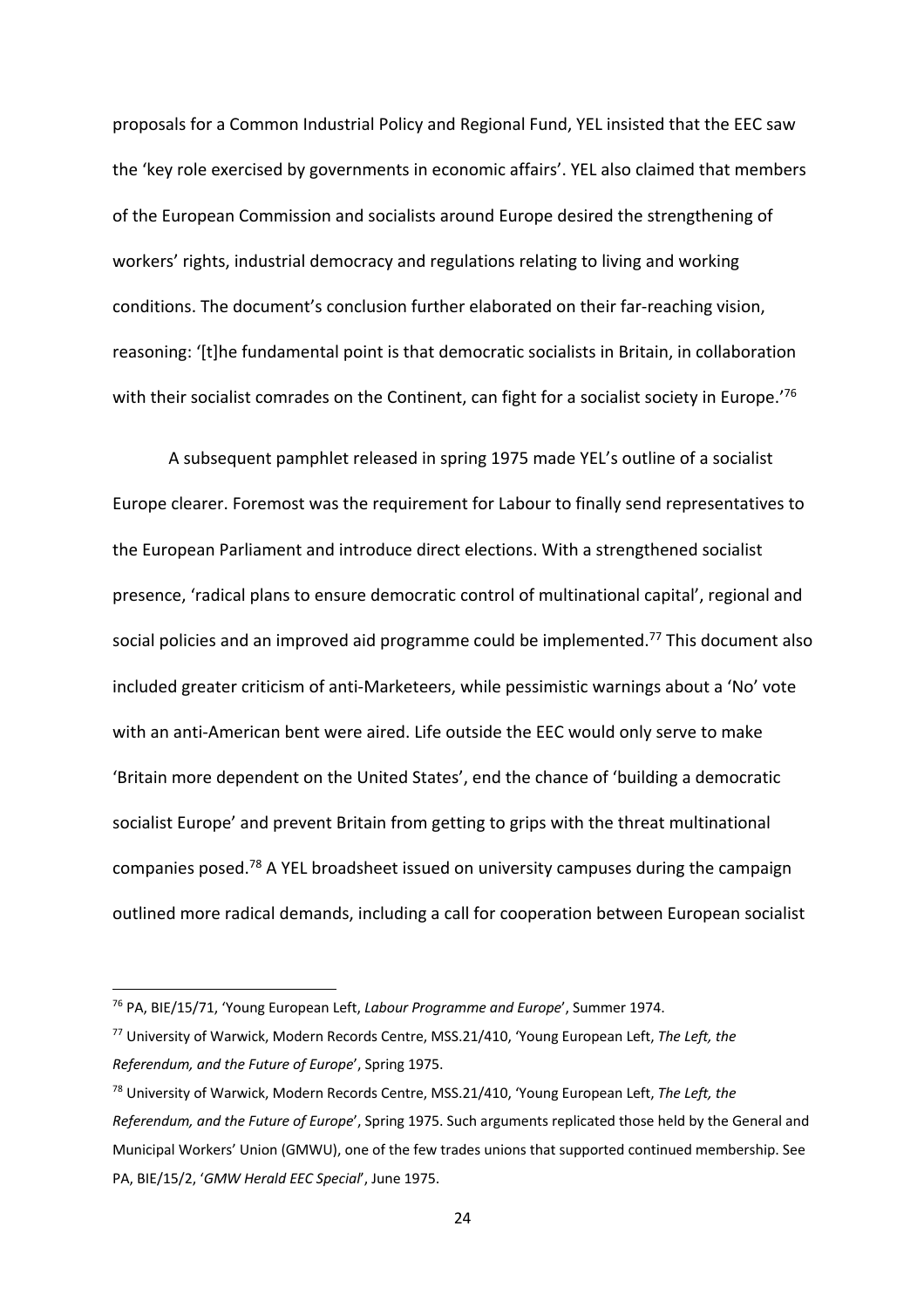parties 'to draw up a programme for a workers' Europe', public ownership at a European level – termed 'Europeanisation' – of multinational companies, a transfer in powers from the Commission to the European Parliament and enlargement to 'socialist' Greece and Portugal. 79

In two shorter leaflets, YEL's idealism was muted. The first featured a cartoon of a pirate (representing Britain) cutting itself away from a ship called 'Socialist Europe', and set to fall into a sea of sharks emblazoned with Dollar signs. On the ship two characters dressed as stereotypical Frenchmen were attempting to save the pirate from falling into the sharkinfested waters. Though the cover was striking both in terms of the content of its argument and its pessimism, the reasons given inside promoting continued membership revolved around the EEC preserving jobs, safeguarding food supplies and providing Britain strength for a better future.<sup>80</sup> A second flyer, meanwhile, sought to discredit the antis' arguments, insisting that the Community was an outward-looking organisation and had the support of socialists. Those that would pay the price were Britain to withdraw would be working people.81

That YEL adopted a radical tone and demonstrated a commitment to socialist policies is unsurprising. Coupled with Labour's leftwards shift, in the early 1970s Militant, an avowedly Marxist grouping, had moved to assume control of the party's youth structure, which had recently been reformed to give the Young Socialists greater autonomy and

<sup>&</sup>lt;sup>79</sup> University of Warwick, Modern Records Centre, MSS.21/414, 'Young European Left: broadsheet', 1975.

<sup>80</sup> PA, BIE/27/7, 'Young European Left, *Our Community. Don't Cut Yourself Off. Vote Yes*'.

<sup>81</sup> PA, BIE/27/7, 'Young European Left, *Don't Be Fooled!*'.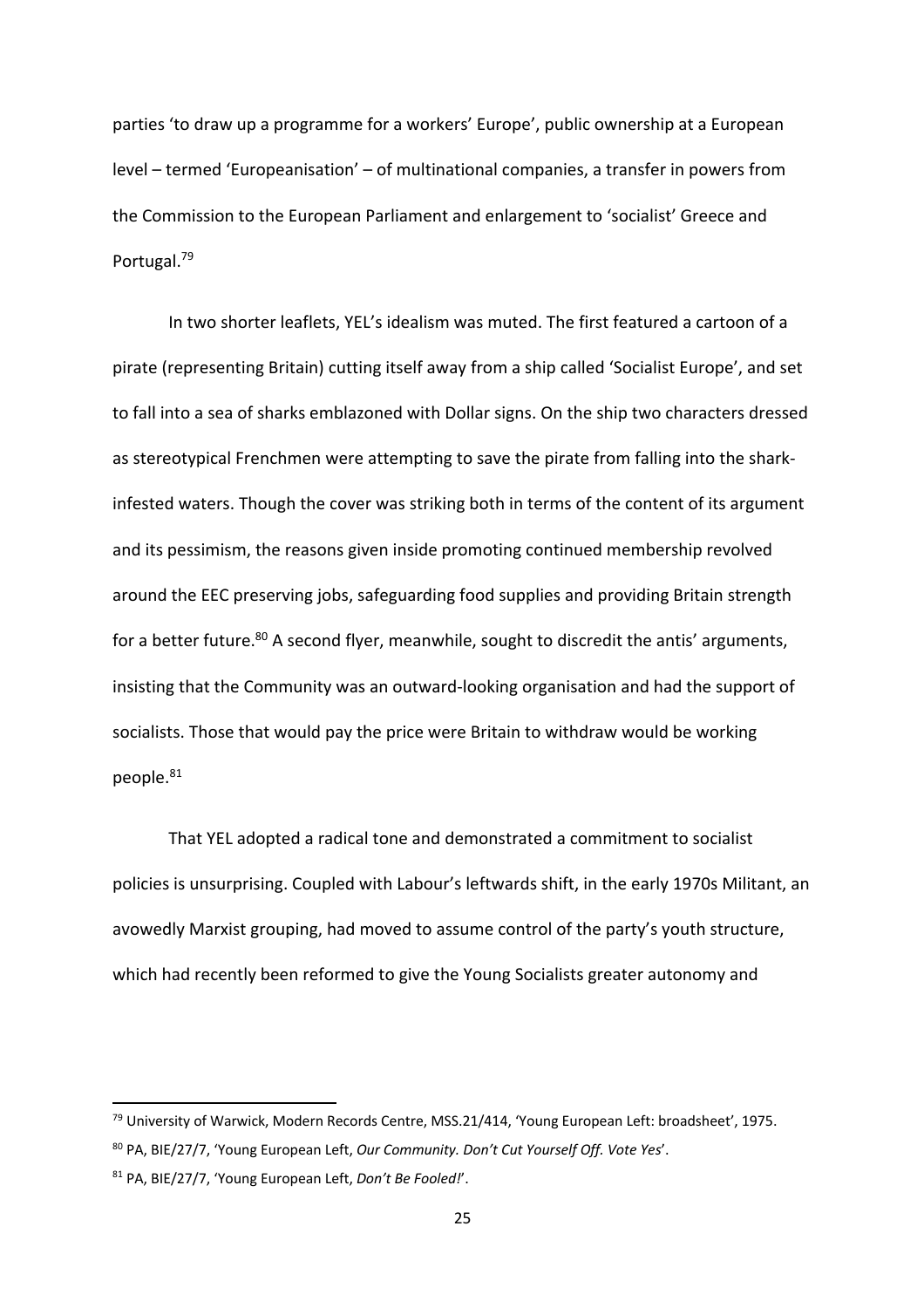representation on the party's National Executive Committee.82 Attempts to communicate with members can therefore be seen to have required YEL to embrace the economic prescriptions of the ascendant groups within the party. This was especially important when trying to sell continued EEC membership – a policy that a large swathe of influential party figures rejected. Whether their arguments reflected the true views of those involved with YEL was questionable though. Their leadership appeared to consist of individuals from the party's right, with the group's General Secretary Dick Newby ultimately defecting to the Social Democratic Party in 1981. They were active too in cross-party groupings, including Julian Priestley who served as YEF President. Yet a clear ideological appeal had seemingly been the order of the day to try and persuade the party's base. The Young Liberals also took a purist approach towards their campaign. This, however, appeared less for defensive purposes than it was to seize a perceived opportunity.

# **Radical Youth for Europe / Young Liberals**

Radical Youth for Europe, the Young Liberals' campaign arm, made very distinctive arguments in favour of continued membership. While in many areas their case was not too dissimilar from that of the senior Liberal Party, there were significant differences. Additionally, in an attempt to capitalise on divisions within the Labour Party, RYE also sought to position the Young Liberals as representing the views of the progressive, internationalist left.

<sup>82</sup> Layton-Henry, 'Labour's Lost Youth', 302-4. For discussion of Militant's rise within the party's youth structures see Michael Crick, *The March of Militant,* Second edition (London, 1986), 60-8.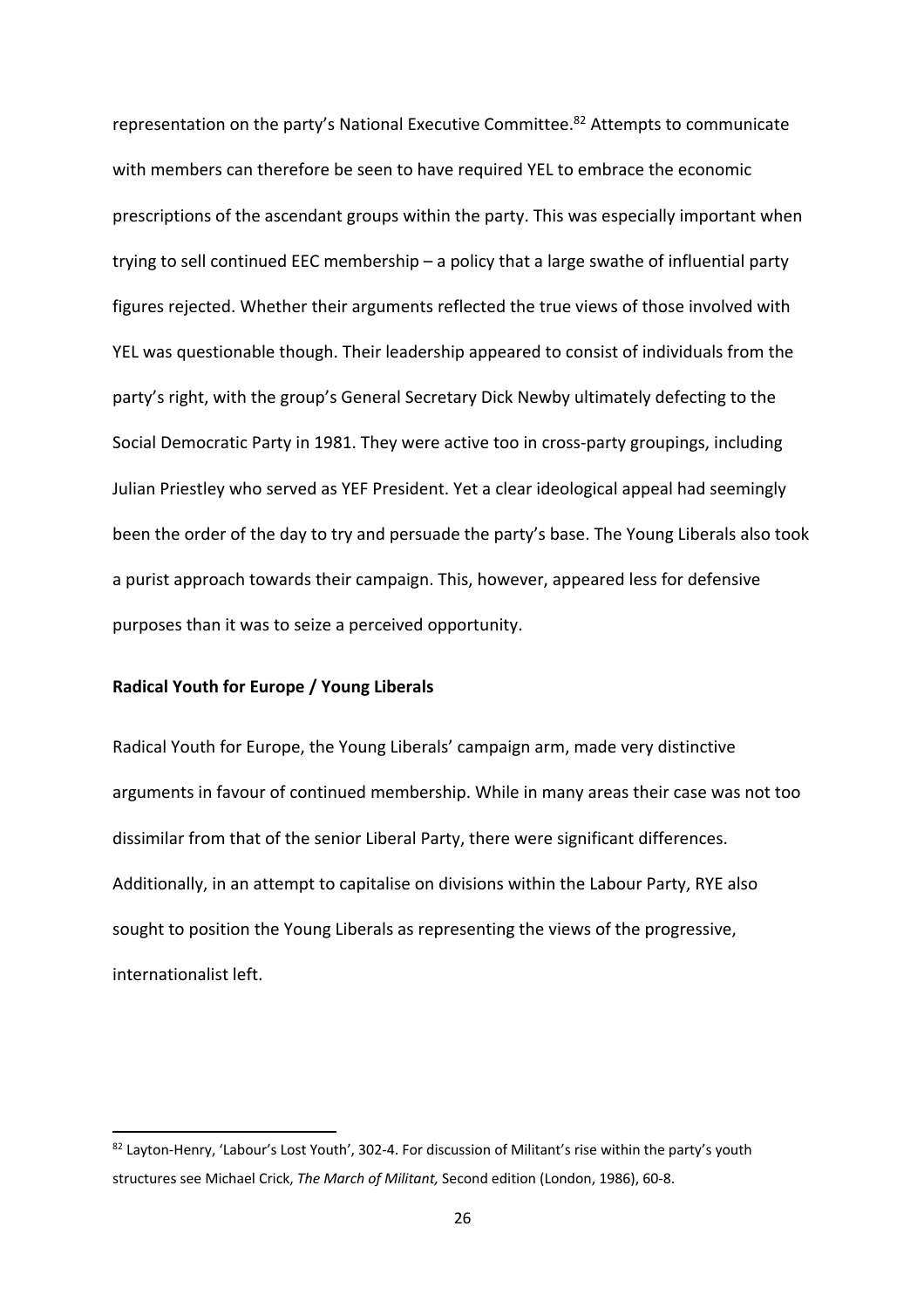The Liberal Party had committed to their 'Europe Campaign' in September 1974, starting early to achieve their professed goal of emphasising their vision for Europe.<sup>83</sup> They were also the sole party to produce a manifesto, something which RYE replicated. The substance of both was similar with importance attached to promoting federalism, devolution, the transformation of the Community's institutions and deeper integration. Substantial differences of opinion existed over NATO though, while RYE made a more concerted effort to stress measures the EEC could take to check the powers of multinational firms.

The Liberal Party's manifesto provided far more radical arguments for continued membership than anything either Labour or the Conservatives produced. Heralding their campaign as 'a crusade', the party described their ultimate ideal as 'a democratically controlled union of nation states leading in the direction of a federal Europe'. This would see power distributed in a tiered structure, with regional assemblies empowered to check greater supranationalism. On top of the rational economic and political reasons for membership propagated by BIE, the Liberals championed the need to transform the EEC. This included creating an economic and monetary union to stop member states pursuing 'competing economic policies'. Other reforms they supported included a common foreign policy aimed at 'reconciliation with … Eastern Europe'; a common defence procurement policy for the EEC's NATO members; a strengthened, two-tiered European Parliament; a transfer of powers to the Commission so that it could function as the Community's 'executive'; and the scrapping of the national veto. The manifesto admitted that realising

<sup>83</sup> PA, BIE/16/5, 'Memorandum from Aza Pinney', post-referendum, undated.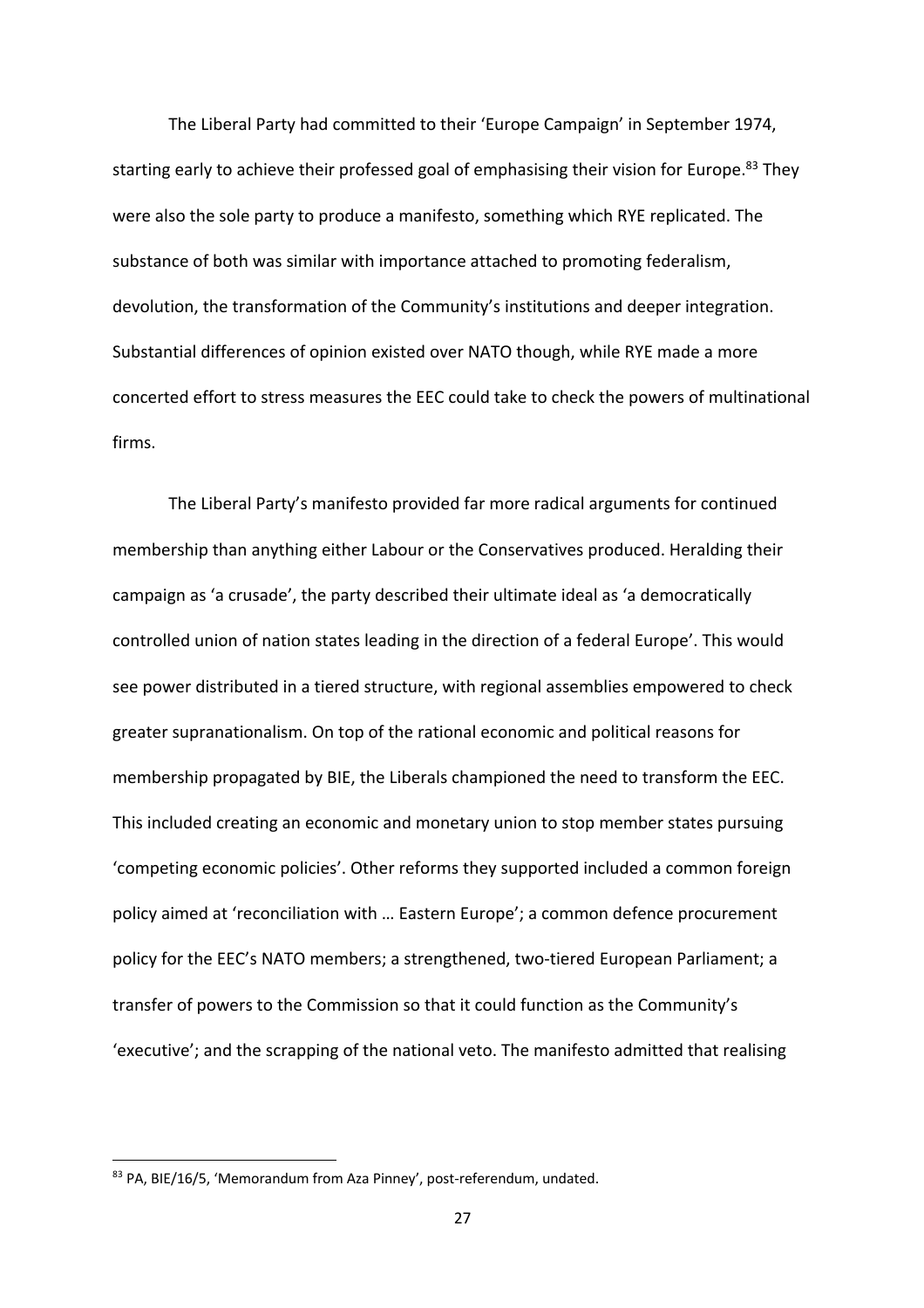these goals required time. However, immediate policy harmonisation was seen as necessary to make it a reality.<sup>84</sup>

In comparison, the Young Liberals' manifesto began by sharply criticising the EEC's existing structure, labelling it 'a vast bureaucracy run in the interests of nine of the wealthy states … and larger capitalist concerns'. Yet transformation rather than withdrawal was called for. Their primary concern was the democratisation of Europe's institutions, and detailed proposals for changes to the European Parliament, Commission and Council of Ministers corresponded with those set out in the main party manifesto. One additional desire was for greater industrial democracy to ensure a voice for 'both the members of an enterprise and the community … in the running of enterprise'. Demonstrating the Young Liberals' 'libertarian socialist' credentials, membership was seen as the only safeguard against Britain becoming 'a non-participating subsidiary of the boardrooms of Detroit and Chicago'.85 This anti-American attitude, shared with YEL, appeared again when discussing Europe's relationship with the wider world. Within the EEC Britain could 'free ourselves from the bondage of American influence', while an accommodation with Eastern Europe could only be achieved through 'the dissolution of both NATO and the Warsaw Pact'.<sup>86</sup> RYE campaign posters further emphasised their hostility towards the USA, one proclaiming: 'Yank\$ Out of Europe; Britain Stay In!'.87

<sup>84</sup> LSE/Young Liberals/Box 3, 'Liberal Manifesto for Europe 1975'.

 $85$  LSE/Young Liberals/Box 3, 'Stay in to move on  $-$  a Young Liberal case for Europe'. The Young Liberals at this time identified as 'Libertarian Socialists' and positioned themselves to the left of the parliamentary party. See Chris Cook, *A Short History of the Liberal Party: The Road Back to Power*, second edition (London, 2010), 148.

<sup>86</sup> LSE/Young Liberals/Box 3, 'Stay in to move on – a Young Liberal case for Europe'.

<sup>87</sup> PA, BIE/16/3, 'Radical Youth for Europe, *Yank\$ Out of Europe, Britain Stay In!*'.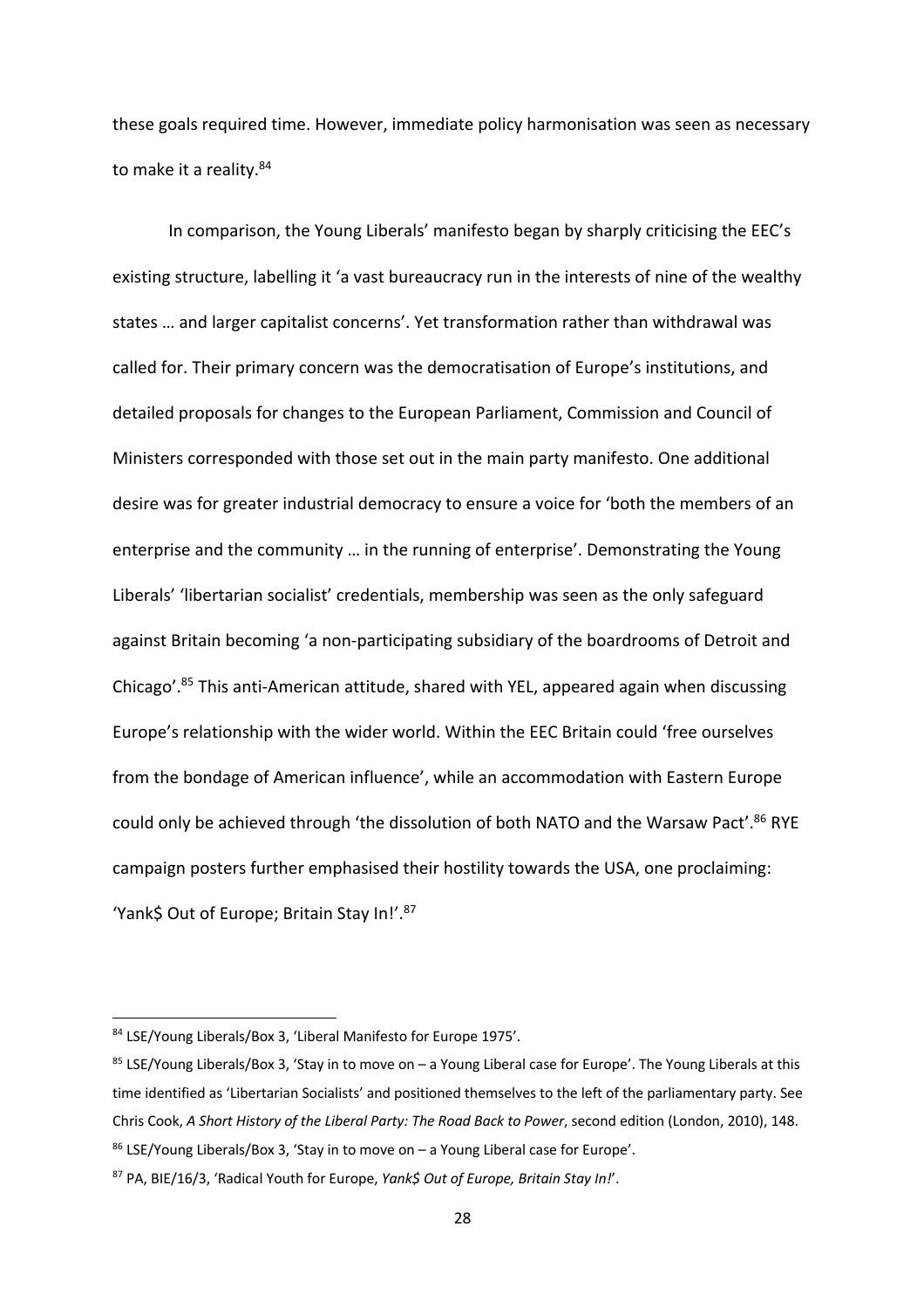Other distinct arguments sought to appeal to a student audience. Standardising education qualifications was suggested to achieve 'greater human mobility', while the National Union of Students and its President Charles Clarke were criticised for their attitudes towards sovereignty. Members of the pro-Marketeer establishment were not spared either. Labelled 'self-interested, economic determinists' for focusing on figures and prices to justify their case for membership, the Young Liberals highlighted that their pamphlet was free of statistics, relying instead on their vision for the EEC to persuade voters<sup>88</sup>

One other apparent campaign aim was to paint the Young Liberals as the true torchbearers of the 'progressive' left. A feature written by RYE chairman Simon Hebditch for a special edition of *The Liberator* newspaper demonstrated this. Hebditch derided the 'authoritarian Left' within Labour who desired Britain's withdrawal for 'nationalist' reasons. Using the arguments of political theorist Tom Nairn to support his critique, Hebditch reasoned that the Labour left had cast aside their internationalism and that the Young Liberals were the lone outward-looking group on that side of the ideological spectrum prepared to tackle capitalist concerns within Europe.89

Compared with the arguments put forward by Conservative and Labour youth groups, there is no doubting that the Young Liberals proposed more visionary arguments. Certain proposals including democratisation of the EEC's institutions and the view that membership provided Britain the opportunity to challenge the power of multinationals

 $88$  LSE/Young Liberals/Box 3, 'Stay in to move on - a Young Liberal case for Europe'.

<sup>89</sup> British Library, General Reference Collection, P.703/224, 'Young Liberals, *The Liberator*', May 1975. Writing in 1973, Nairn criticised the 'National' Marxism of Labour's anti-Marketeers. See Tom Nairn, *The Left Against Europe* (Harmondsworth, Middlesex, 1973), 88-91.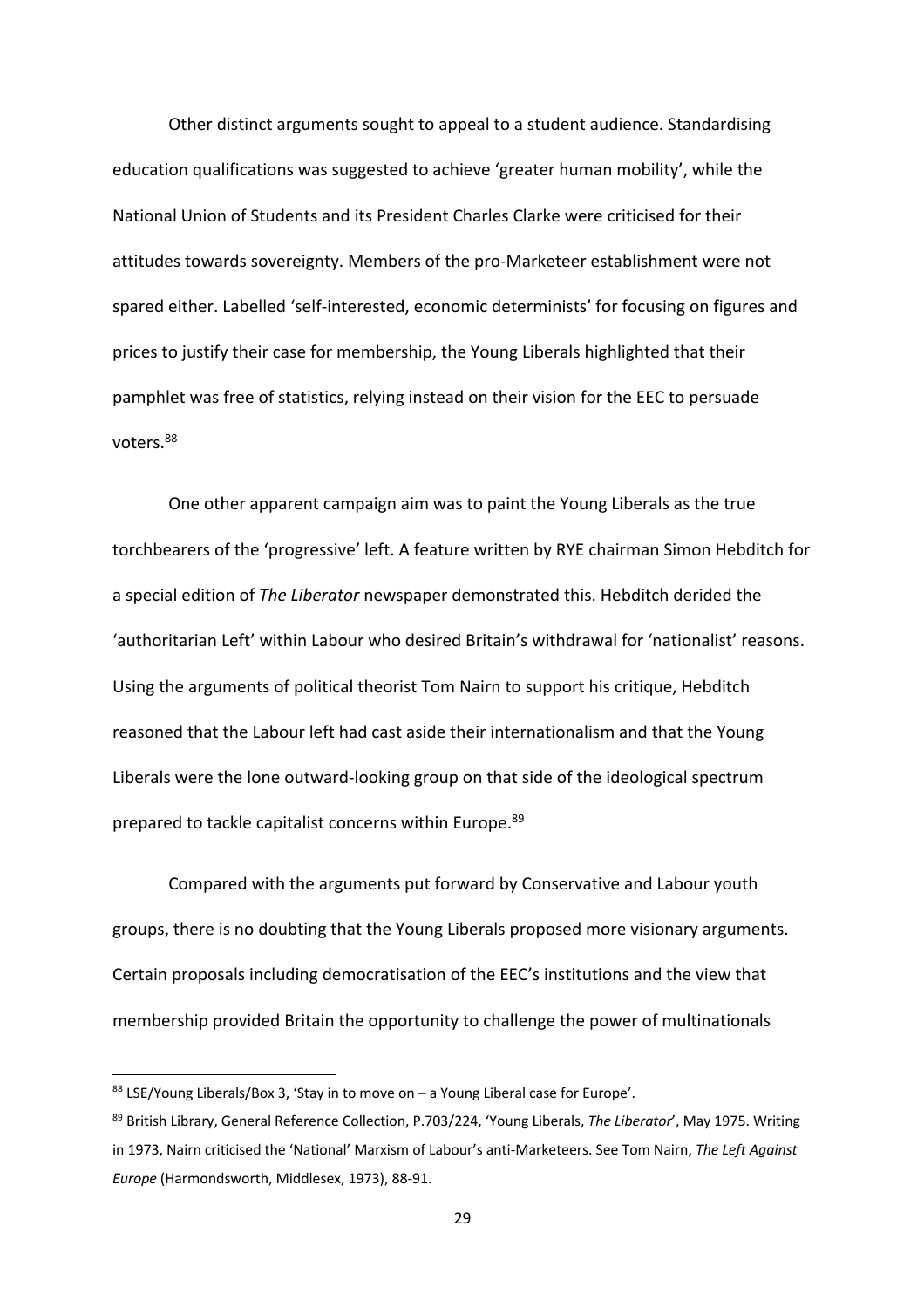were shared. Yet the Young Conservatives, FCS and YEL did not match the sustained radicalism of their Liberal contemporaries. This can partly be explained by the fact their campaign was organised through RYE, a small band of activists.<sup>90</sup> It also fits with their unease at fighting a cross-party campaign.<sup>91</sup> Party leader Jeremy Thorpe, fresh from exploring the possibility of taking the Liberals into a coalition government in 1974, seemed comfortable campaigning across party lines.<sup>92</sup> Yet, the Young Liberals appeared to be the most reluctant of the party-political youth groups to do so.<sup>93</sup>

Intriguingly though, when it came to proposals for the ways in which the Community should develop, there were few differences between the Young Liberals and the arguments of the main Liberal Party. This was in line with the general policy stances that the Young Liberals and their superiors took at the time. $94$  However, where they did diverge, the differences were significant. For the Young Liberals, EEC membership was a means of undermining NATO and reducing the United States' influence in European affairs, while their left-wing economic credentials were emphasised too. That the Young Liberals were allowed to proceed with such a radical approach is arguably partly explained by the significant role some of its key members played within the Liberal Party itself. Gordon Lishman was an

<sup>90</sup> PA, BIE/1/83, 'Memo from Tom Spencer to Sir Con O'Neill, "The Plain Man's Guide"' 19 February 1975.  $91$  RYE's disinterest was demonstrated by planning they carried out in 1974. Their Committee proposed to use a referendum campaign as a platform 'to embarrass the Labour Party, and to make it clear that it's not only capitalists who favour the EEC'. See LSE/Young Liberals/Box 5, 'Minutes of a RYE Committee Meeting held in Leicester on 27 July 1974'.

<sup>92</sup> The Young Liberals were critical of the party leadership's openness to entering into a coalition. See David Dutton, *A History of the Liberal Party since 1900*, second edition (Basingstoke, Hampshire, 2013), 205-7.

<sup>&</sup>lt;sup>93</sup> As mentioned earlier, RYE arranged their own 'Youth Aid' scheme, while Peter Hain dramatically withdrew as a speaker from BIE's Youth Rally.

<sup>94</sup> Ruth Fox, 'Young Liberal Influence and its Effects, 1970-74', *Liberal Democrat History Group Newsletter*, 14 (1997), 18.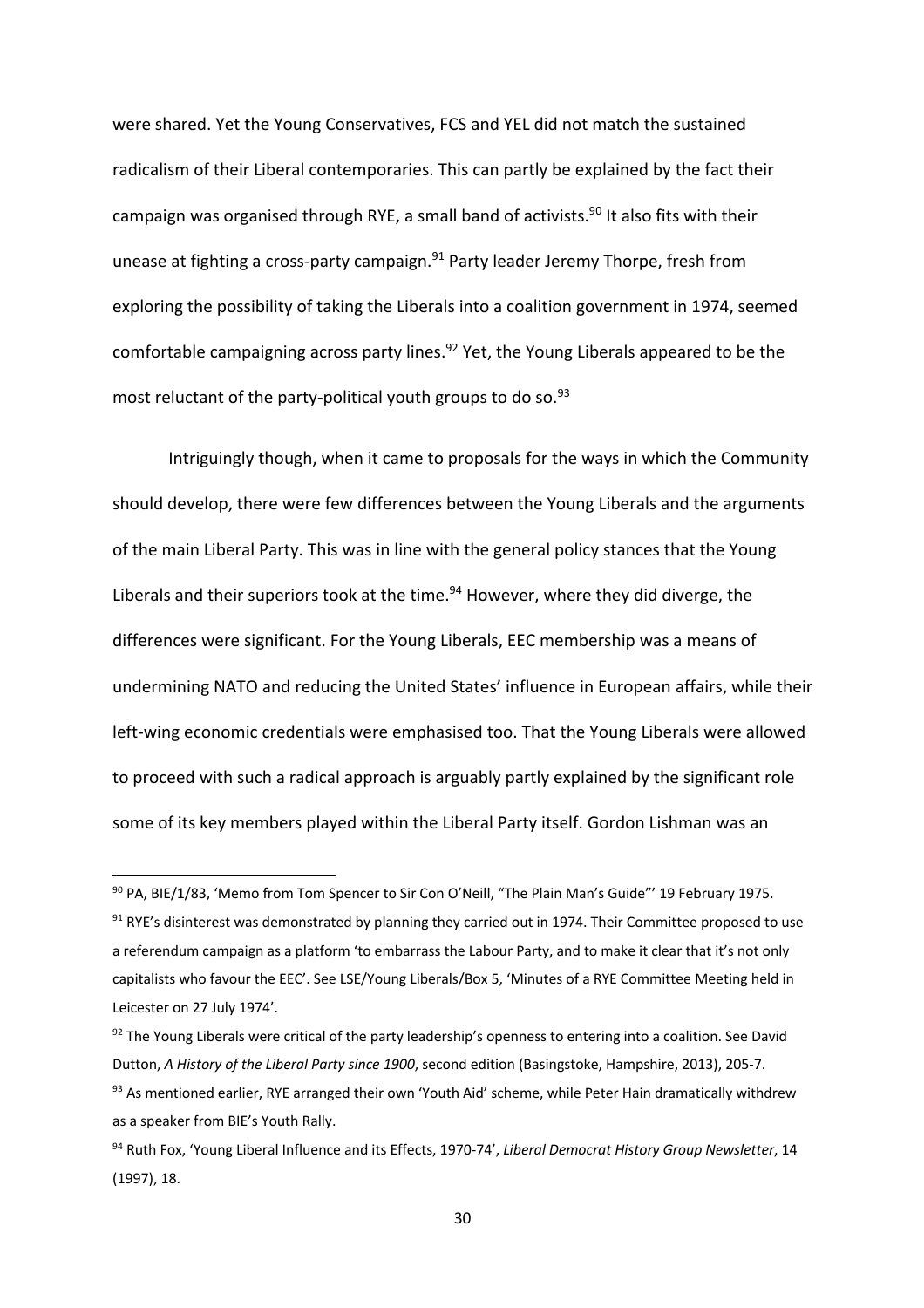important figure in both camps, serving as RYE chairman until January 1975, while also working as Director of Policy Promotion for the senior party, which led him to author both the main Liberal and Young Liberal campaign guides.<sup>95</sup> This reflected the Young Liberals' growing influence in the party too as their activists – Lishman chief among them – had recently spearheaded the adoption of 'Community Politics' tactics.<sup>96</sup>

# *The Federalist*

One youth publication, appropriately titled *The Federalist*, did not seek to hide its thoughts about the radical direction its contributors desired integration to take.<sup>97</sup> Nor did it hold back from criticising the main Britain in Europe campaign for avoiding the themes its authors felt were vital to discuss at a time of national weakness.

First published in 1973 with editions in May, to coincide with the Congress of Europe in London, and November, following the onset of the OPEC oil crisis and the EEC member nations' failure to coordinate their response, the magazine was resurrected in May 1975.<sup>98</sup> Four issues, aiming to present the 'long term aspects of the case for a united federal Europe' from the perspective of 'a board of young federalists of all three political parties and none', were released during the campaign.<sup>99</sup> No direct affiliation with BIE's youth arm was alluded to. However, Butler and Kitzinger mention that its producers were 'a few dissident young

<sup>95</sup> PA, BIE/16/5, 'Report from the Director of Policy Promotion', 5 April 1975.

<sup>96</sup> Cook, *A Short History of the Liberal Party*, 149-51. This occurred in spite of the problems the Young Liberals had caused the party leadership as a result of their high-profile, disruptive anti-Apartheid protests. 97 PA, BIE/27/8 and British Library, General Reference Collection, P.703/219. Three of the four campaign

editions are available at the Parliamentary Archives, while the other is available in the British Library.

<sup>98</sup> For issues one and two see British Library, General Reference Collection, P.703/219, '*The Federalist*'.

 $99$  PA, BIE/27/8. This message was printed beneath the contents on the second page of each issue.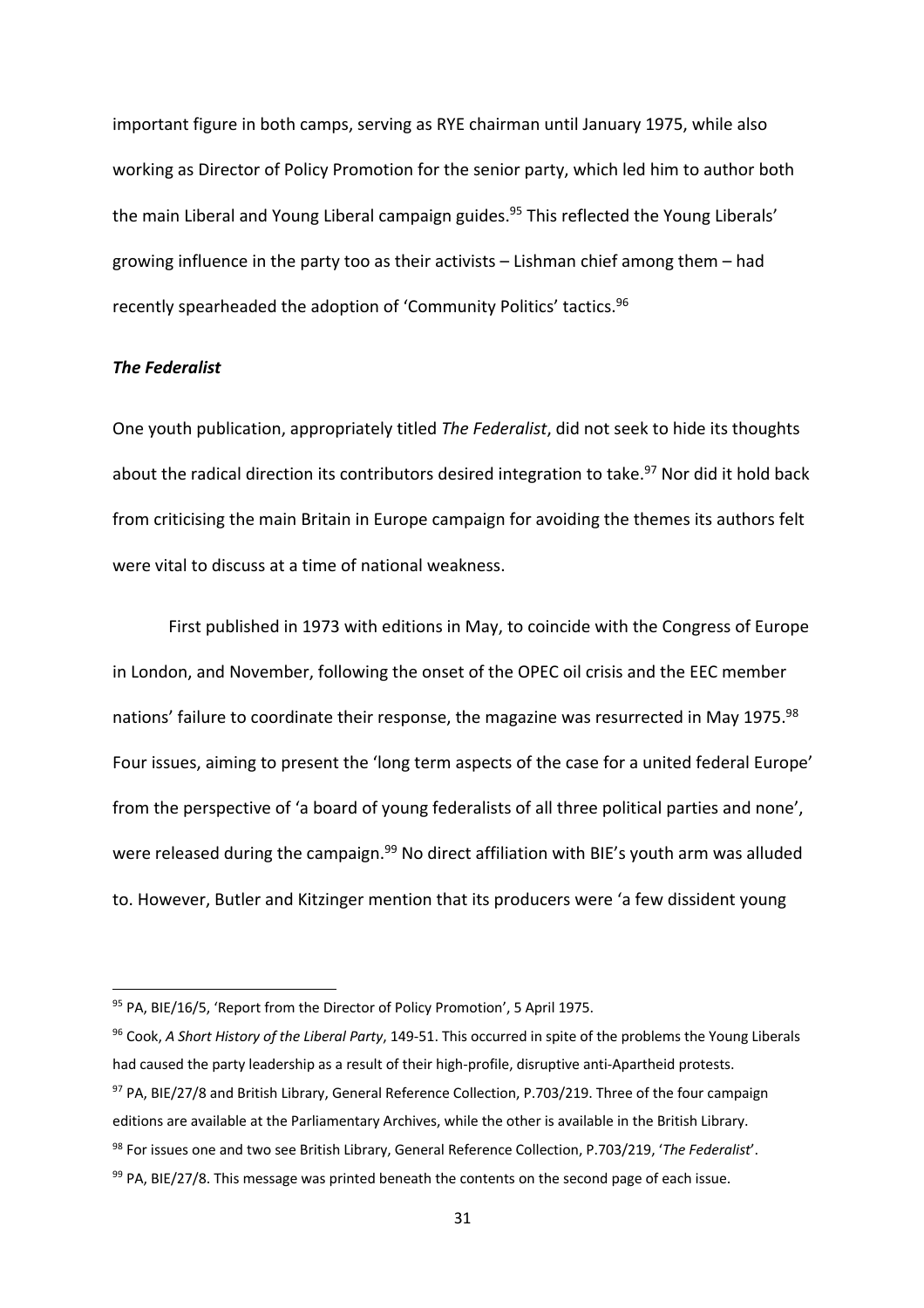Europeans, some actually working within the BIE headquarters'.<sup>100</sup> Documentary evidence helps make this clear.

Out of their sense of frustration at their superiors' campaign approach, BIE's Youth Steering Group felt it necessary to publish the magazine. BIE funds were not used to finance it though. Instead, money was obtained from the European Movement.101 *The Economist*  correspondent Andrew Neil served as *The Federalist*'s editor, while the identities of those writing articles were anonymised. Content was produced and its editorial slant determined by members of the Youth Steering Group, who met regularly at the Waldorf Hotel in London – BIE's base for its own press operations.

Although sales were not high, the magazine's remarkable content shines a clear light on how its contributors viewed European integration and the contemporary state of British politics.102 Combined with the circumstances in which the magazine was published and the identity of its authors, this suggests that its intended audience was as much those running the senior BIE campaign as it was members of the public interested in the issues discussed. Indeed, a consistent feature was a scathing attitude towards not only the anti-Market campaign, but also that seeking to keep Britain a member. As often as the likes of Powell, Benn and the NUS were ridiculed for their 'extremist', 'fictitious', or 'racialist' arguments and alleged underhand campaign tactics, an equal amount of opprobrium was directed at

<sup>100</sup> Butler and Kitzinger, *The 1975 Referendum*, 173.

<sup>101</sup> PA, BIE/27/3/26, 'Letter from Young European Federalists – Memorandum on the financing of the "Federalist Magazine"', 13 July 1975.

<sup>102</sup> PA, BIE 27/3/26, 'Letter from Tom Spencer to Ota Adler', 9 July 1975' *The Federalist*'s final accounts show that £480 was received for sales, with copies sold for 10p each, while Spencer reported that 500 copies of *each*  issue were still available.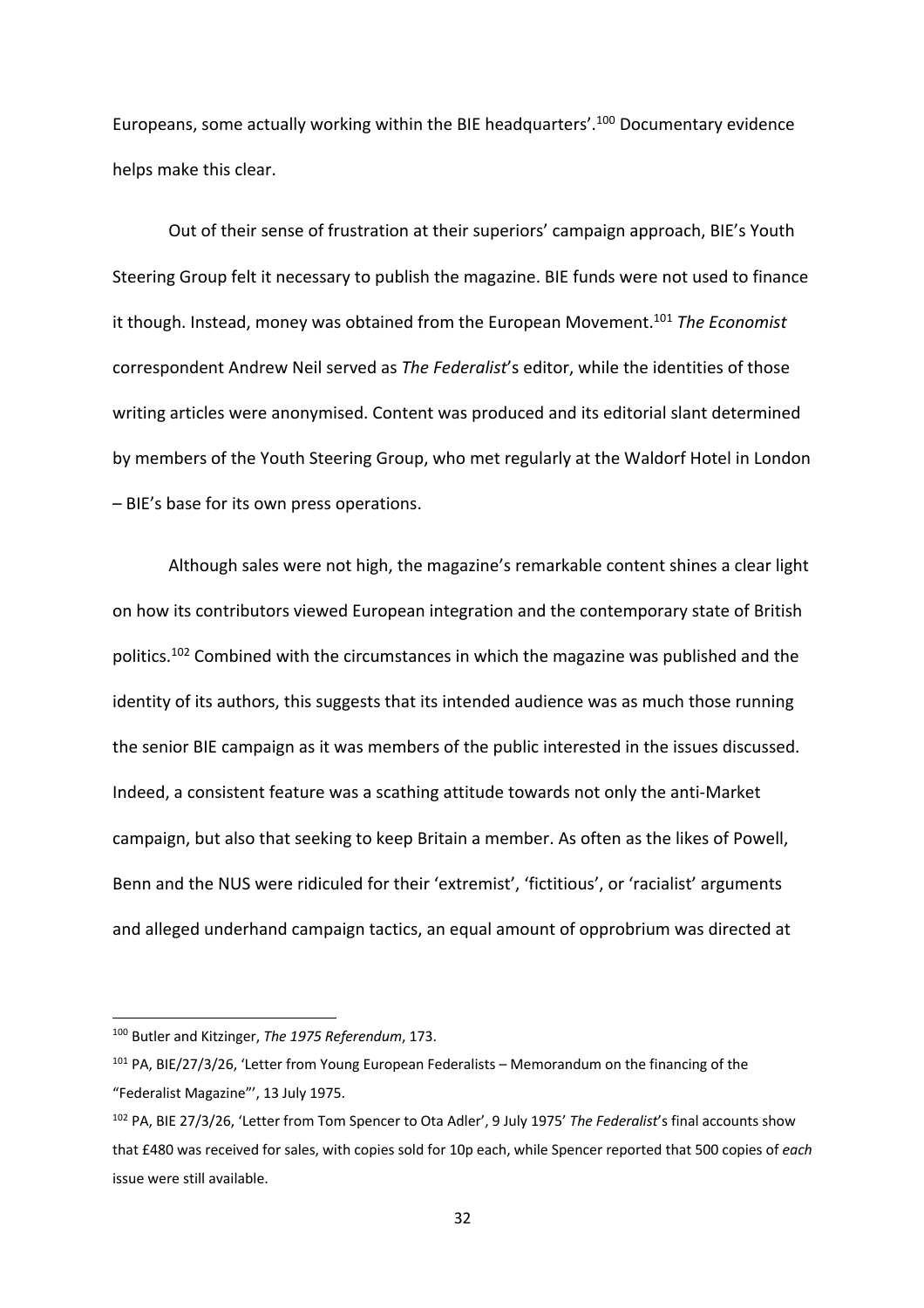BIE's leaders.<sup>103</sup> This is vitally significant in highlighting the extent of the disaffection those in charge of organising the youth campaign felt towards their superiors.

The youth campaigners commonly accused those they were supposedly cooperating with of being overly complacent. They fired a warning shot in the editorial of *The Federalist*'s first referendum edition, expressing fear that the result was not a done deal because the anti-Marketeers' emotive arguments were more likely to appeal than the stale Yes campaign.104 Two weeks later, the publication lambasted 'the subterranean profile and soporific content of the pro-European campaign', with concern voiced that the 'smug complacency of the European elite in Britain' could lead to a repeat of Norway's rejection of membership in a referendum in August 1972.105 Other criticisms revolved around the volume of bureaucracy within the organisation, which conspired to make the issue 'less relevant to the man in the street'. Meanwhile, BIE's leaflet was branded 'comatose' and their first television broadcast criticised for failing to play on voters' emotions.<sup>106</sup>

Yet the most telling sign that there existed a lack of unity between the youth and senior campaigns were *The Federalist*'s comment articles, which outlined the authors' visions of a federal Europe and brought together policies advocated by YEF, SUE and the

<sup>103</sup> PA, BIE/27/8. See 'Smear-Froth forgets', *The Federalist,* issue three, 1 May 1975; 'Lies, damned lies and anti-Europe propaganda', *The Federalist*, issue four, 17 May 1975; and 'Float like a butterfly sting like a bee', *The Federalist,* issue six, 31 May 1975' Also see British Library, General Reference Collection, P.703/219, 'Cultivated Crank', *The Federalist*, issue five, 24 May 1975 for an article attacking Peter Shore.

<sup>104</sup> PA, BIE/27/8, 'All over, bar the losing', *The Federalist,* issue three, 1 May 1975.

<sup>105</sup> PA, BIE/27/8, 'Three Snores for Europe', *The Federalist,* issue four, 17 May 1975. In the August 1972 referendum in Norway, 53.5% voted against their country joining the EEC.

<sup>106</sup> PA, BIE/27/8, 'Pass the Horlicks', *The Federalist,* issue three, 1 May 1975 and 'We can't go there', *The Federalist*, issue six, 31 May 1975. See also British Library, General Reference Collection, P.703/219, 'Flow charts for Europe', *The Federalist*, issue five, 24 May 1975.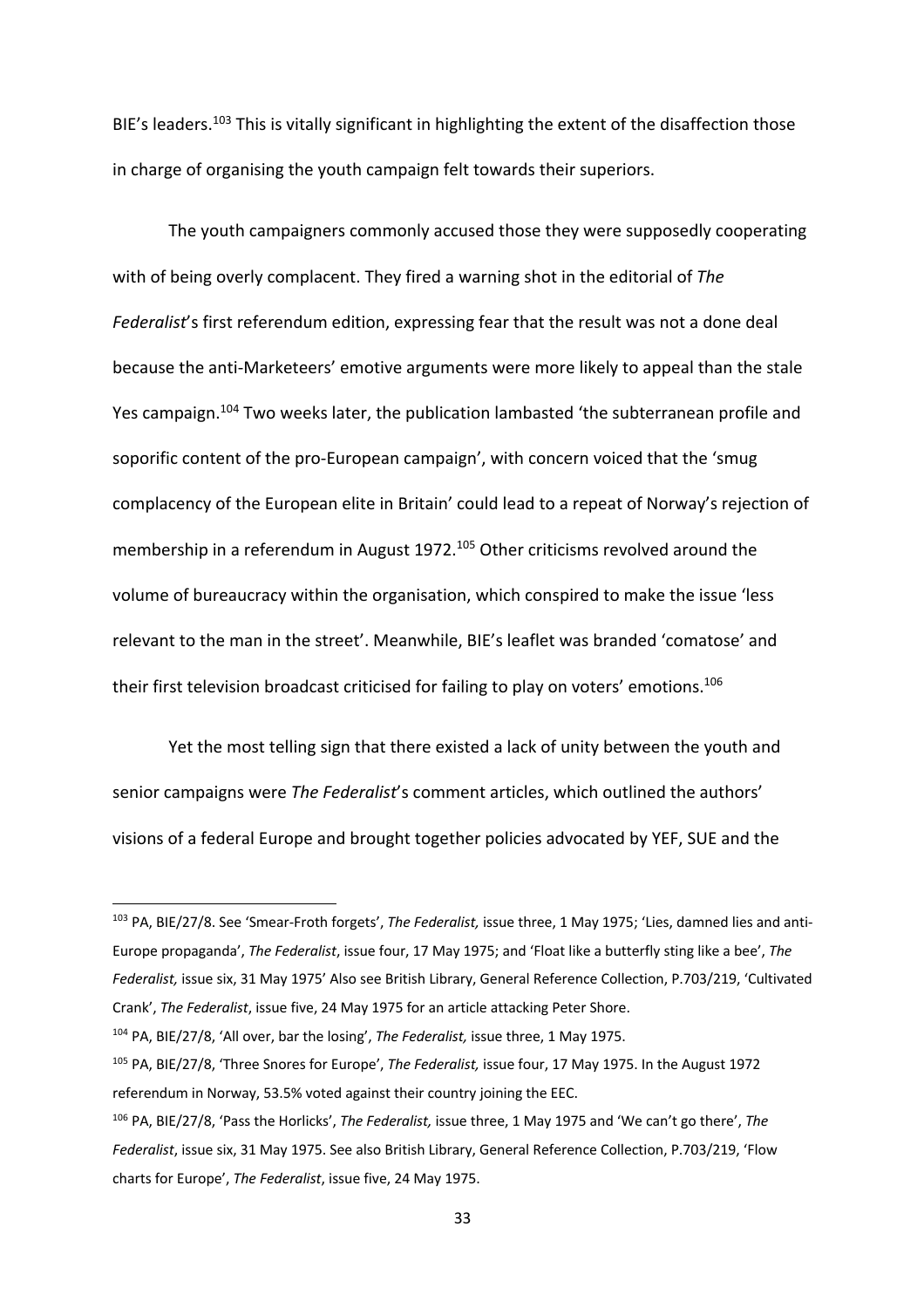party youth groups. These discussed proposals for altering the distribution of decisionmaking powers within the EEC and put forward the case for political and monetary integration.

In the first referendum edition it was posited that, in light of the USA's retreat from South East Asia and the perceived threat that posed to NATO's future, developing a common foreign and defence policy should become an 'immediate concern' for the EEC. Furthermore, they concluded that if Britain was to retain any influence in the world, it had to remain a Community member.<sup>107</sup> The subsequent issue dealt more with campaign proceedings and the lessons of the Norwegian referendum. But *The Federalist*'s stance on how power should be distributed within the EEC was made explicit in the editorial:

… we can enhance the sovereignty of people … if we stay in the Community and work towards the creation of a federal Europe, run by a directly-elected European Parliament with power over the executive institutions and assuming responsibility for key areas of policy – defence, energy, foreign affairs and general economic management. That is the theme which should dominate the debate.<sup>108</sup>

Two weeks before polling day, *The Federalist*'s front page carried the title 'Birth of a Nation'. The cover depicted a chick coloured with the design of the flag of Europe breaking out of an egg labelled 'EU'. The connotations were obvious: a European nation state was the authors' desired goal. Outlining how such a state would be governed, the editorial called for the 'development of an effective democracy at three levels – in a directly elected European parliament, in the national parliaments and in regional parliaments' – because the existing

<sup>107</sup> PA, BIE/27/8, 'NATO: the crumbling deterrent', *The Federalist*, issue three, 1 May 1975.

<sup>108</sup> PA, BIE/27/8, 'Three snores for Europe', *The Federalist*, issue four, 17 May 1975.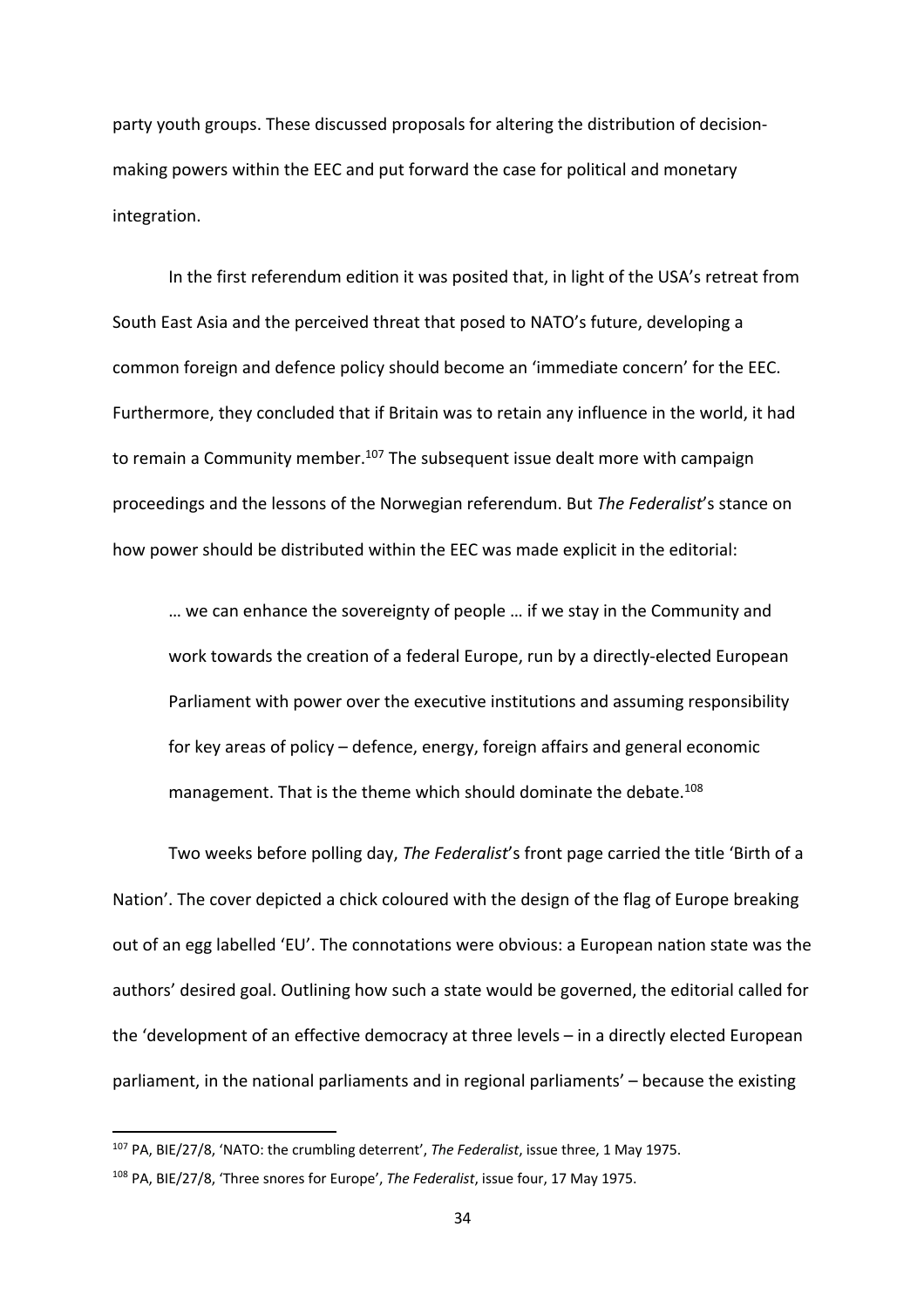political units were 'at the same time too big and too small'.<sup>109</sup> In order to cope with an elected Parliament, it was argued that the various competences of the EEC's institutions would have to be altered. The Parliament would gain control over budgetary matters and appoint the Commission, which in turn would function as a European Cabinet. Finally, the Council of Ministers would include representatives from regional as well as national governments and serve as a European Senate.110

The magazine's final edition then dealt with devolution and how regional governments – the lowest tier of governance proposed – would function. This may seem an issue unconnected with the referendum, and was unlikely to convince those most in favour of devolution in Britain given that both the Scottish National Party and Plaid Cymru were in favour of withdrawal. <sup>111</sup> But, according to *The Federalist*, 'a parallel transfer of responsibilities to regional government' was 'what a "yes" vote is all about'. Arguing that the EEC needed to adopt a more radical regional policy, the case for an economic and monetary union, which would bring about a 'more generous redistribution of wealth', was also made. 112

As idealistic as such views were, another factor underpinning the publication's staunch federalist views was the belief that the nation state could no longer solve the issues of the day by itself. In Britain this was hampered by the failure of the political establishment

<sup>109</sup> British Library, General Reference Collection, P.703/219, 'The honest answer', *The Federalist*, issue five, 24 May 1975.

<sup>110</sup> British Library, General Reference Collection, P.703/219, 'Future parties', *The Federalist*, issue five, 24 May 1975.

<sup>111</sup> For discussion of the positions the Nationalist parties adopted, see Butler and Kitzinger, *The 1975 Referendum*, 150-5.

<sup>112</sup> PA, BIE/27/8, 'Pull the trigger', *The Federalist*, issue six, 31 May 1975.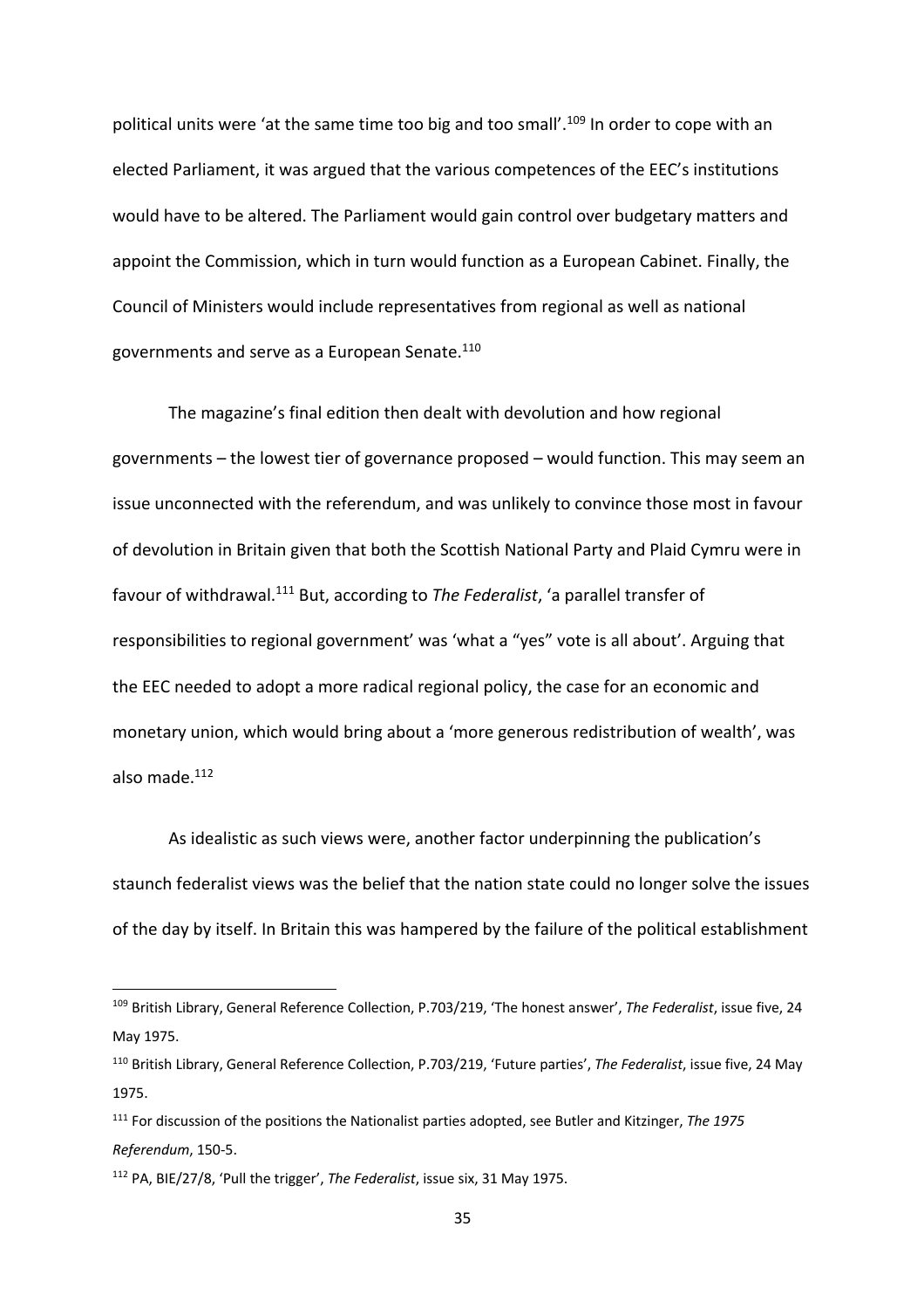– or 'the Wilson-Thatcher-Thorpe nexus' as it was pejoratively labelled – to tackle these problems.113 This view was not uncommon among the wider electorate. Perceptions that the Conservative and Labour parties were unable to effectively govern had helped result in a surge in support for the Liberal Party and greater success for the Scottish and Welsh national parties in the two general elections held in 1974.<sup>114</sup> However for those involved with *The Federalist*, EEC membership was seen as the most likely salvation for Britain. Not only was this for pragmatic reasons. Instead, they took an overwhelmingly radical view of the Community, arguing that deeper integration was necessary to rescue Britain from the crisis in which it found itself.

## **Conclusion**

Until now the contributions of student and youth groups towards the campaign to keep Britain in Europe in 1975 have been neglected. While noted for their federalist zeal and dissatisfaction with the way in which Britain in Europe ran its campaign, their often radical, idealistic views about European integration have not been sufficiently explored. But by examining the referendum campaign literature they produced, knowledge of the nature of the debate regarding Britain's place in Europe is greatly enhanced. Importantly, analysing youth groups' arguments for continued membership further exposes the myths that sovereignty and deeper integration were not discussed in the lead up to the 1975 referendum. More broadly, reviewing their contributions provides greater insight into the differing relationships between political youth groups and their party elders during the 1970s, as well as a detailed understanding of where they stood on a particular policy issue.

<sup>113</sup> PA, BIE/27/8, 'Small is beautiful', *The Federalist*, issue six, 31 May 1975.

<sup>114</sup> Ivor Crewe, 'The Electorate: Partisan Dealignment Ten Years On', *West European Politics,* 6 (1983), 183-5.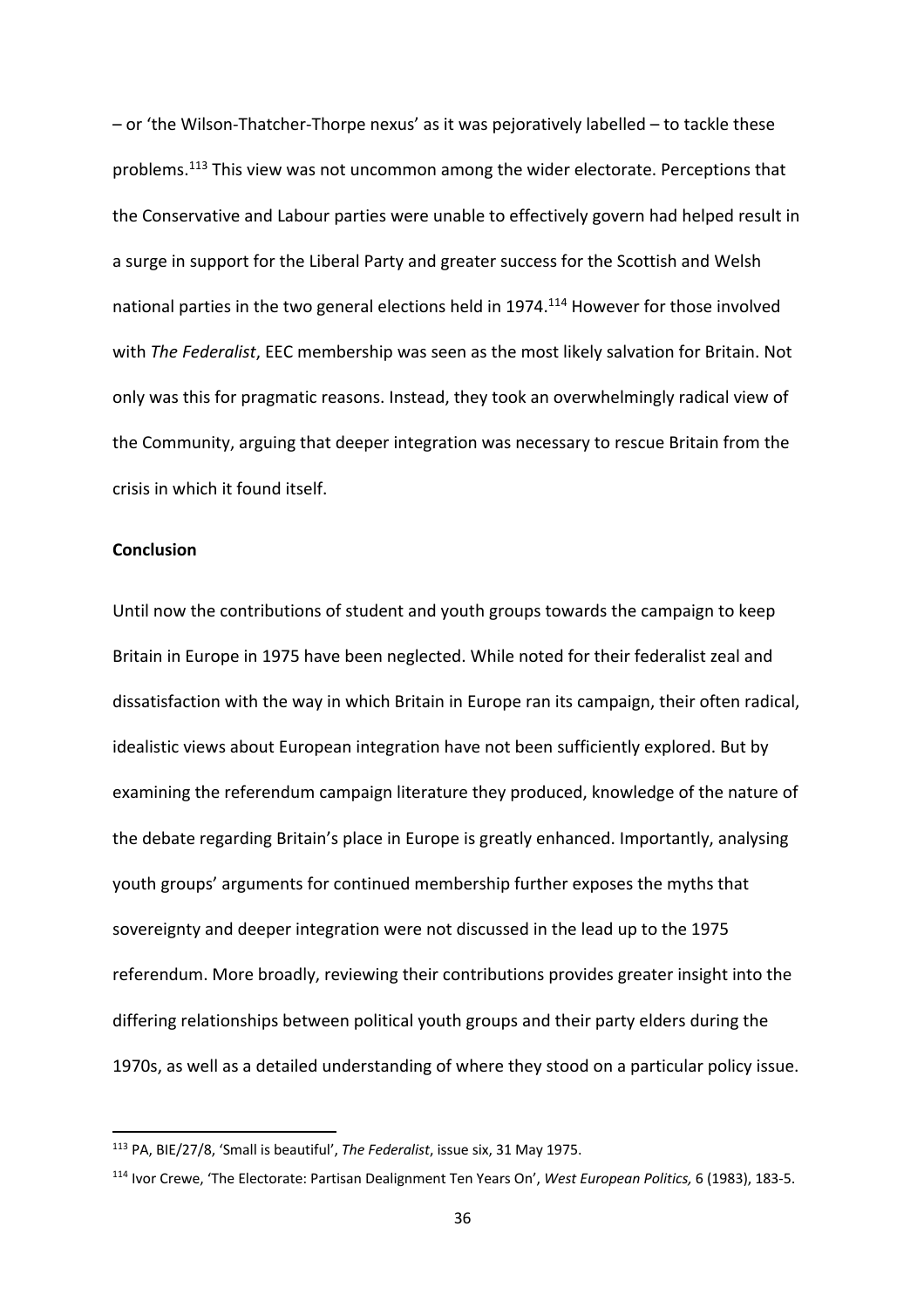It is clear that the various youth groups participating in the 1975 referendum campaign saw integration as serving different purposes. Their arguments differed in content and tone too. Nevertheless, the groups examined in this article all shared a desire to see Britain not only remain a member of the EEC but contribute towards the deepening of competences held at Community-level. Prices, jobs and even peace appeared far less salient for youth campaigners, who instead adopted a more 'forward-looking rhetoric' commonly associated with young activists.<sup>115</sup> They viewed European integration as a way of overcoming the unique challenges of the day, which the nation state alone could not tackle. Additionally, membership of the EEC was seen as a way of securing a better future for Britain, while bringing the peoples of Europe closer together. Again though, differences existed in the emphasis and prominence youth groups gave to these arguments, which – at least in the case of party-political youth groups – appeared to be partially influenced by their relationship with and the stance of their party superiors. It is striking too how much of the Community's development in subsequent years mirrored the structures and proposals youth groups put forward in 1975.<sup>116</sup>

However, as contemporary survey evidence demonstrated, the views of these groups were not representative of the majority of young people in Britain regarding

<sup>115</sup> Philip Abrams and Alan Little, 'The Young Activist in British Politics', *The British Journal of Sociology*, 16, 4 (1965), 316-7.

 $116$  It is important to note that some of their proposals reflected discussions and developments taking place at a European level. The 1970 Werner Report set out proposals to establish an economic and monetary union; the member states were committed to hold elections to the European Parliament; and foreign policy coordination, conducted through the European Political Cooperation (EPC) mechanism, was in its infancy. Plans for greater cooperation in the fields of regional, environmental, social and energy policy, among others, had also been mooted. See Desmond Dinan, *Europe Recast: A History of European Union* (Basingstoke, 2004), 128-34, 142-55.